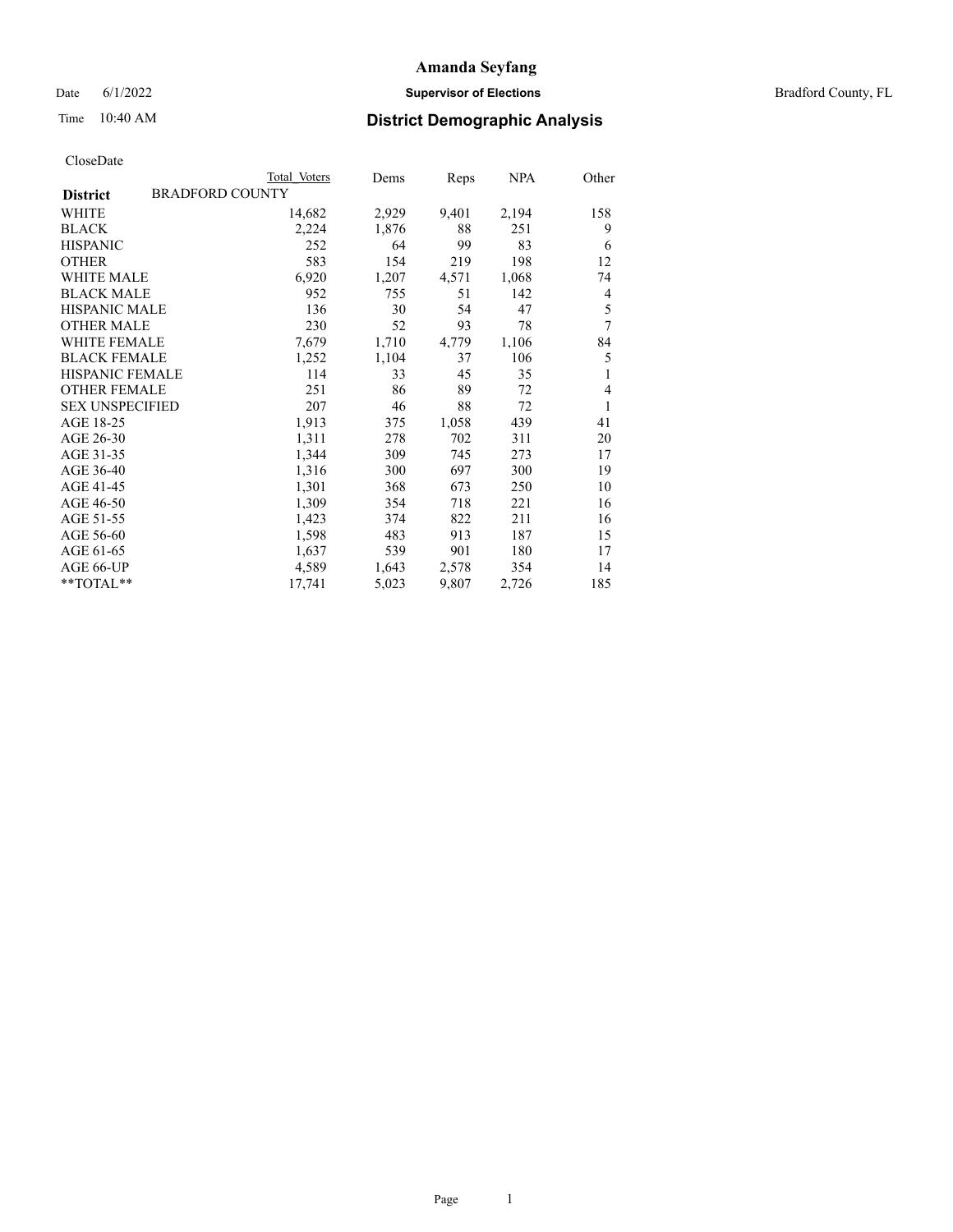Date 6/1/2022 **Supervisor of Elections Supervisor of Elections** Bradford County, FL

# Time 10:40 AM **District Demographic Analysis**

|                                   | Total Voters | Dems  | Reps | NPA | Other          |
|-----------------------------------|--------------|-------|------|-----|----------------|
| CO COMM DIST 1<br><b>District</b> |              |       |      |     |                |
| WHITE                             | 999          | 199   | 600  | 180 | 20             |
| <b>BLACK</b>                      | 918          | 789   | 39   | 86  | 4              |
| <b>HISPANIC</b>                   | 41           | 11    | 11   | 17  | 2              |
| <b>OTHER</b>                      | 76           | 33    | 17   | 25  |                |
| WHITE MALE                        | 466          | 70    | 301  | 84  | 11             |
| <b>BLACK MALE</b>                 | 405          | 333   | 21   | 50  | 1              |
| <b>HISPANIC MALE</b>              | 25           | 7     | 8    | 8   | $\overline{2}$ |
| <b>OTHER MALE</b>                 | 26           | 10    | 5    | 11  | $\theta$       |
| <b>WHITE FEMALE</b>               | 529          | 128   | 297  | 95  | 9              |
| <b>BLACK FEMALE</b>               | 506          | 451   | 18   | 34  | 3              |
| <b>HISPANIC FEMALE</b>            | 16           | 4     | 3    | 9   | $\theta$       |
| <b>OTHER FEMALE</b>               | 36           | 18    | 8    | 10  | $\theta$       |
| <b>SEX UNSPECIFIED</b>            | 25           | 11    | 6    | 7   |                |
| AGE 18-25                         | 249          | 81    | 98   | 62  | 8              |
| AGE 26-30                         | 179          | 63    | 66   | 47  | 3              |
| AGE 31-35                         | 178          | 74    | 67   | 36  |                |
| AGE 36-40                         | 156          | 71    | 57   | 26  | $\overline{c}$ |
| AGE 41-45                         | 149          | 76    | 47   | 25  | 1              |
| AGE 46-50                         | 150          | 75    | 47   | 26  | 2              |
| AGE 51-55                         | 166          | 89    | 56   | 18  | 3              |
| AGE 56-60                         | 157          | 84    | 48   | 24  |                |
| AGE 61-65                         | 187          | 112   | 53   | 19  | 3              |
| AGE 66-UP                         | 463          | 307   | 128  | 25  | 3              |
| **TOTAL**                         | 2,034        | 1,032 | 667  | 308 | 27             |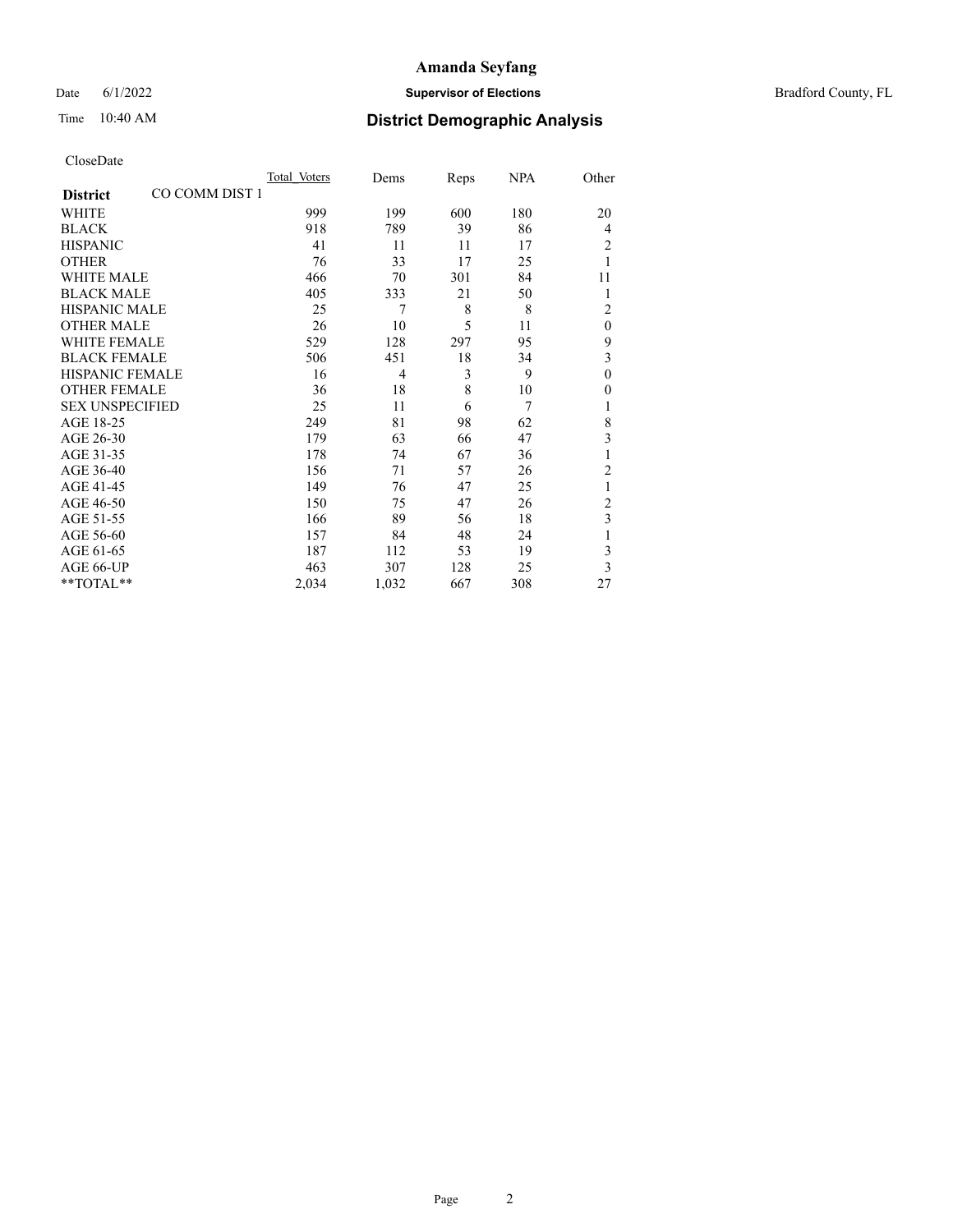#### Date 6/1/2022 **Supervisor of Elections Supervisor of Elections** Bradford County, FL

## Time 10:40 AM **District Demographic Analysis**

|                        |                | Total Voters | Dems           | Reps  | <b>NPA</b> | Other          |
|------------------------|----------------|--------------|----------------|-------|------------|----------------|
| <b>District</b>        | CO COMM DIST 2 |              |                |       |            |                |
| <b>WHITE</b>           |                | 3,504        | 662            | 2,364 | 444        | 34             |
| <b>BLACK</b>           |                | 191          | 164            | 6     | 20         | 1              |
| <b>HISPANIC</b>        |                | 39           | 9              | 20    | 9          |                |
| <b>OTHER</b>           |                | 107          | 18             | 48    | 39         | $\overline{c}$ |
| <b>WHITE MALE</b>      |                | 1,682        | 289            | 1,143 | 232        | 18             |
| <b>BLACK MALE</b>      |                | 83           | 64             | 5     | 14         | $\theta$       |
| <b>HISPANIC MALE</b>   |                | 19           | $\overline{2}$ | 11    | 5          |                |
| <b>OTHER MALE</b>      |                | 38           | 8              | 18    | 10         | $\overline{2}$ |
| <b>WHITE FEMALE</b>    |                | 1,802        | 371            | 1,208 | 207        | 16             |
| <b>BLACK FEMALE</b>    |                | 107          | 99             | 1     | 6          | 1              |
| <b>HISPANIC FEMALE</b> |                | 20           | 7              | 9     | 4          | $\theta$       |
| <b>OTHER FEMALE</b>    |                | 44           | 8              | 19    | 17         | $\mathbf{0}$   |
| <b>SEX UNSPECIFIED</b> |                | 46           | 5              | 24    | 17         | $\mathbf{0}$   |
| AGE 18-25              |                | 440          | 55             | 297   | 80         | 8              |
| AGE 26-30              |                | 281          | 39             | 192   | 47         | 3              |
| AGE 31-35              |                | 280          | 41             | 181   | 55         | 3              |
| AGE 36-40              |                | 281          | 47             | 173   | 55         | 6              |
| AGE 41-45              |                | 307          | 54             | 197   | 53         | 3              |
| AGE 46-50              |                | 314          | 64             | 184   | 61         | 5              |
| AGE 51-55              |                | 307          | 65             | 201   | 36         | 5              |
| AGE 56-60              |                | 375          | 87             | 254   | 34         | $\mathbf{0}$   |
| AGE 61-65              |                | 368          | 110            | 223   | 32         | 3              |
| AGE 66-UP              |                | 888          | 291            | 536   | 59         | $\overline{2}$ |
| **TOTAL**              |                | 3,841        | 853            | 2,438 | 512        | 38             |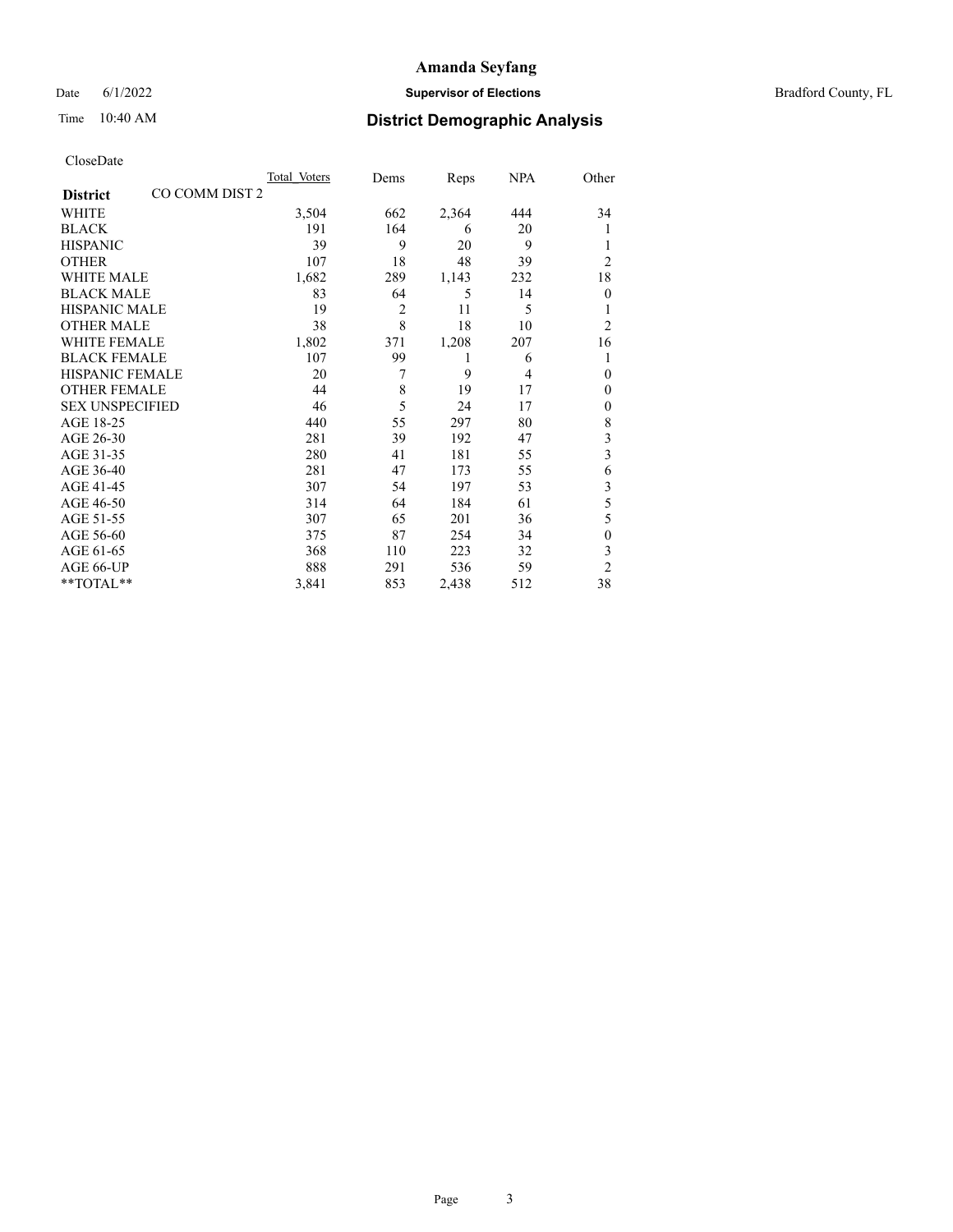## Date 6/1/2022 **Supervisor of Elections** Bradford County, FL

## Time 10:40 AM **District Demographic Analysis**

|                        |                | Total Voters | Dems  | Reps  | <b>NPA</b> | Other          |
|------------------------|----------------|--------------|-------|-------|------------|----------------|
| <b>District</b>        | CO COMM DIST 3 |              |       |       |            |                |
| <b>WHITE</b>           |                | 2,971        | 648   | 1,813 | 475        | 35             |
| <b>BLACK</b>           |                | 546          | 450   | 17    | 77         | 2              |
| <b>HISPANIC</b>        |                | 58           | 18    | 19    | 21         | $\theta$       |
| <b>OTHER</b>           |                | 140          | 42    | 50    | 44         | 4              |
| <b>WHITE MALE</b>      |                | 1,369        | 251   | 882   | 222        | 14             |
| <b>BLACK MALE</b>      |                | 235          | 183   | 10    | 40         | $\overline{2}$ |
| <b>HISPANIC MALE</b>   |                | 26           | 8     | 8     | 10         | $\theta$       |
| <b>OTHER MALE</b>      |                | 64           | 16    | 25    | 21         | $\overline{2}$ |
| <b>WHITE FEMALE</b>    |                | 1,590        | 395   | 927   | 247        | 21             |
| <b>BLACK FEMALE</b>    |                | 307          | 263   | 7     | 37         | $\theta$       |
| <b>HISPANIC FEMALE</b> |                | 32           | 10    | 11    | 11         | $\Omega$       |
| <b>OTHER FEMALE</b>    |                | 57           | 22    | 18    | 15         | $\overline{2}$ |
| <b>SEX UNSPECIFIED</b> |                | 35           | 10    | 11    | 14         | $\theta$       |
| AGE 18-25              |                | 444          | 93    | 228   | 115        | 8              |
| AGE 26-30              |                | 280          | 80    | 126   | 73         | 1              |
| AGE 31-35              |                | 317          | 71    | 171   | 69         | 6              |
| AGE 36-40              |                | 294          | 72    | 134   | 81         | 7              |
| AGE 41-45              |                | 273          | 89    | 123   | 58         | 3              |
| AGE 46-50              |                | 273          | 90    | 140   | 40         | 3              |
| AGE 51-55              |                | 298          | 88    | 158   | 49         | 3              |
| AGE 56-60              |                | 325          | 121   | 162   | 39         | 3              |
| AGE 61-65              |                | 317          | 114   | 168   | 31         | 4              |
| AGE 66-UP              |                | 894          | 340   | 489   | 62         | 3              |
| **TOTAL**              |                | 3,715        | 1,158 | 1,899 | 617        | 41             |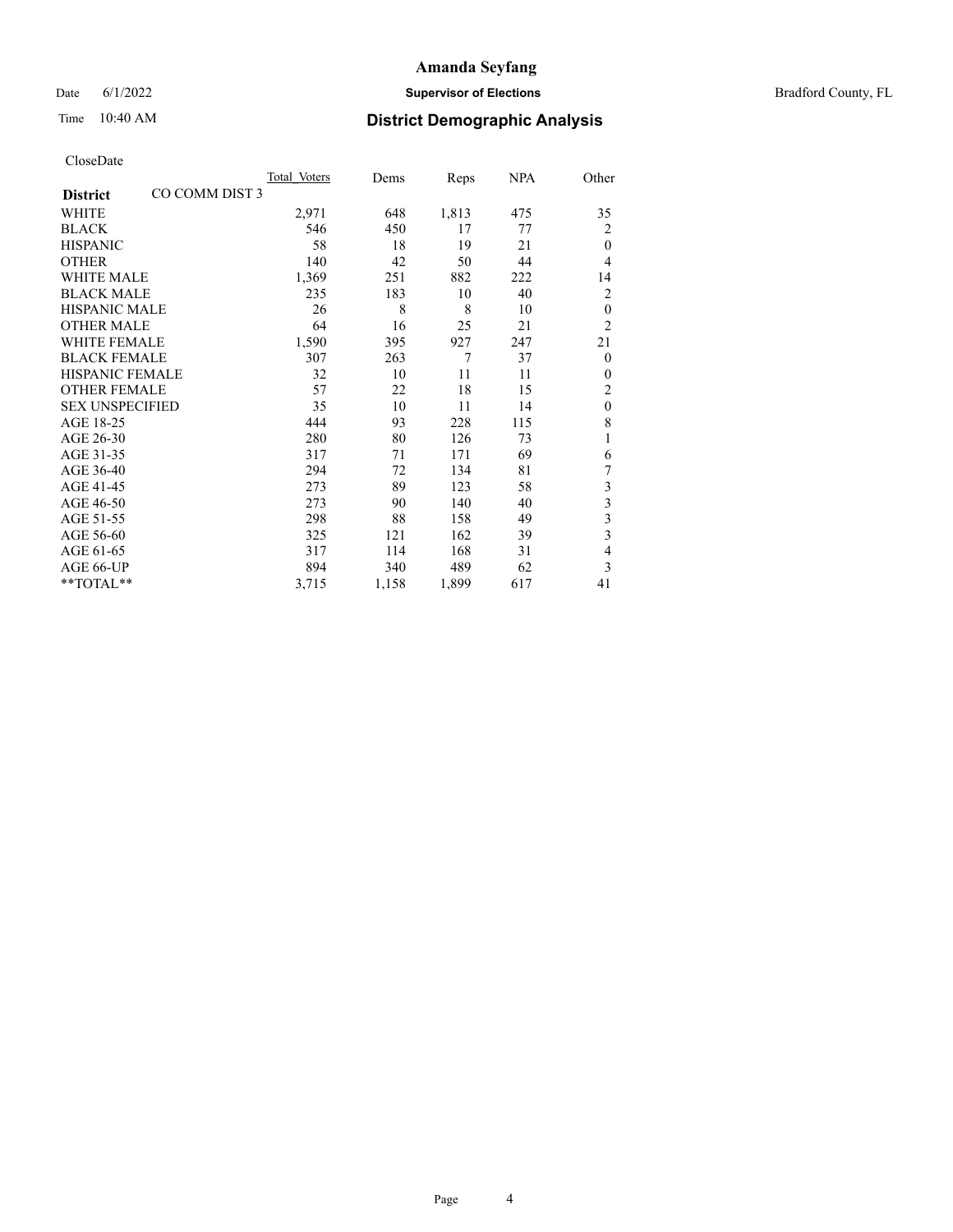Date 6/1/2022 **Supervisor of Elections Supervisor of Elections** Bradford County, FL

# Time 10:40 AM **District Demographic Analysis**

|                                  | <b>Total Voters</b> | Dems | Reps  | <u>NPA</u> | Other          |
|----------------------------------|---------------------|------|-------|------------|----------------|
| CO COMM DIST4<br><b>District</b> |                     |      |       |            |                |
| WHITE                            | 4,095               | 771  | 2,636 | 645        | 43             |
| <b>BLACK</b>                     | 212                 | 164  | 17    | 29         | 2              |
| <b>HISPANIC</b>                  | 75                  | 14   | 34    | 25         | $\overline{c}$ |
| <b>OTHER</b>                     | 134                 | 32   | 52    | 48         | $\overline{2}$ |
| <b>WHITE MALE</b>                | 1,921               | 306  | 1,276 | 322        | 17             |
| <b>BLACK MALE</b>                | 98                  | 69   | 10    | 18         | 1              |
| HISPANIC MALE                    | 39                  | 6    | 18    | 14         |                |
| <b>OTHER MALE</b>                | 53                  | 9    | 25    | 18         | 1              |
| <b>WHITE FEMALE</b>              | 2,142               | 460  | 1,339 | 317        | 26             |
| <b>BLACK FEMALE</b>              | 112                 | 93   | 7     | 11         | 1              |
| <b>HISPANIC FEMALE</b>           | 36                  | 8    | 16    | 11         | 1              |
| <b>OTHER FEMALE</b>              | 57                  | 20   | 18    | 18         |                |
| <b>SEX UNSPECIFIED</b>           | 58                  | 10   | 30    | 18         | $\mathbf{0}$   |
| AGE 18-25                        | 404                 | 53   | 240   | 102        | 9              |
| AGE 26-30                        | 292                 | 36   | 177   | 72         | 7              |
| AGE 31-35                        | 279                 | 57   | 158   | 60         | 4              |
| AGE 36-40                        | 302                 | 49   | 169   | 81         | 3              |
| AGE 41-45                        | 283                 | 68   | 149   | 64         | $\overline{c}$ |
| AGE 46-50                        | 308                 | 55   | 196   | 53         | $\overline{4}$ |
| AGE 51-55                        | 358                 | 66   | 229   | 59         | 4              |
| AGE 56-60                        | 409                 | 100  | 242   | 60         | 7              |
| AGE 61-65                        | 445                 | 99   | 278   | 62         | 6              |
| AGE 66-UP                        | 1,436               | 398  | 901   | 134        | 3              |
| **TOTAL**                        | 4,516               | 981  | 2,739 | 747        | 49             |
|                                  |                     |      |       |            |                |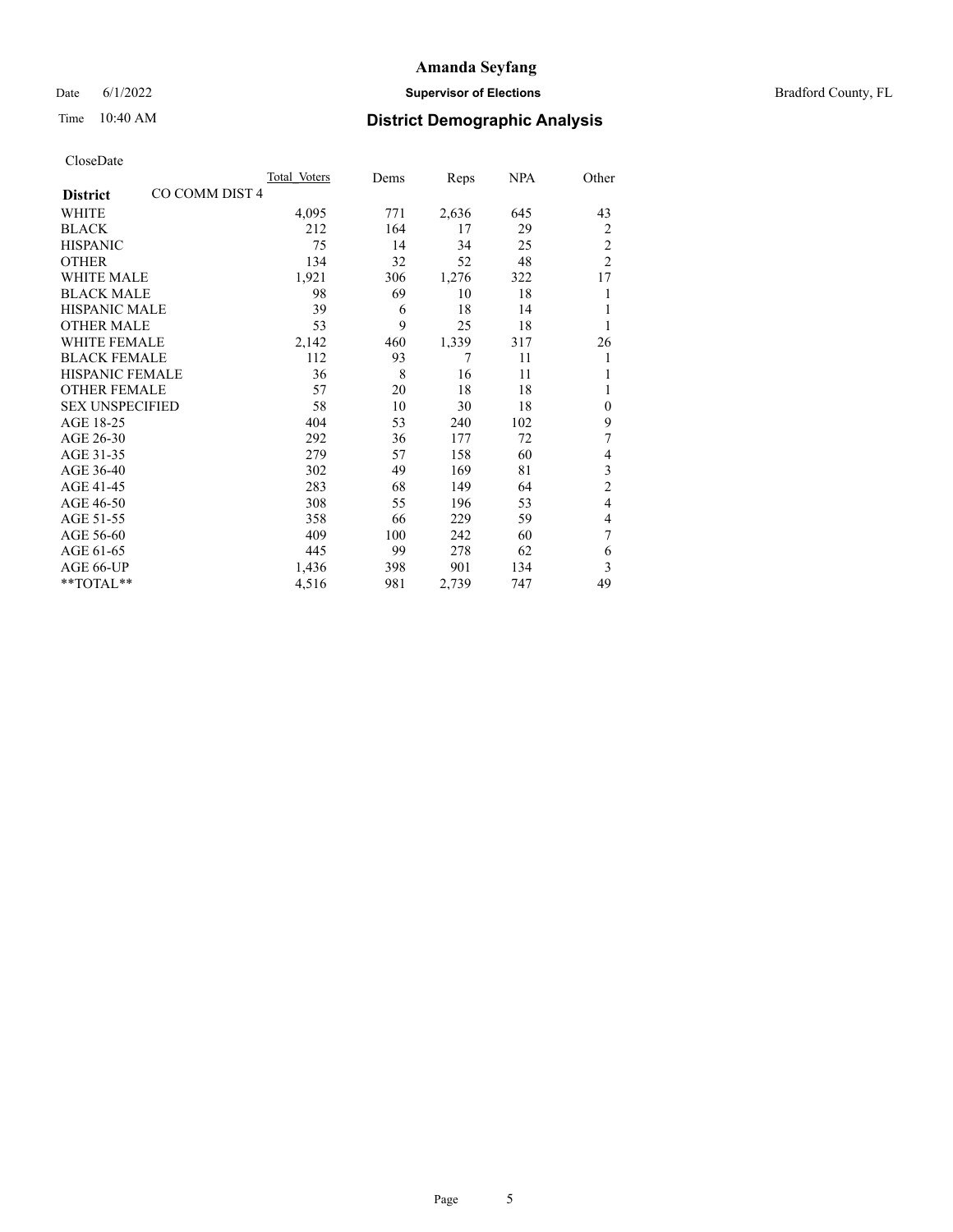Date 6/1/2022 **Supervisor of Elections Supervisor of Elections** Bradford County, FL

## Time 10:40 AM **District Demographic Analysis**

|                                   | Total Voters | Dems | Reps  | <u>NPA</u> | Other          |
|-----------------------------------|--------------|------|-------|------------|----------------|
| CO COMM DIST 5<br><b>District</b> |              |      |       |            |                |
| WHITE                             | 3,113        | 649  | 1,988 | 450        | 26             |
| <b>BLACK</b>                      | 357          | 309  | 9     | 39         | $\mathbf{0}$   |
| <b>HISPANIC</b>                   | 39           | 12   | 15    | 11         |                |
| <b>OTHER</b>                      | 126          | 29   | 52    | 42         | 3              |
| <b>WHITE MALE</b>                 | 1,482        | 291  | 969   | 208        | 14             |
| <b>BLACK MALE</b>                 | 131          | 106  | 5     | 20         | $\mathbf{0}$   |
| HISPANIC MALE                     | 27           | 7    | 9     | 10         |                |
| <b>OTHER MALE</b>                 | 49           | 9    | 20    | 18         | $\overline{2}$ |
| <b>WHITE FEMALE</b>               | 1,616        | 356  | 1,008 | 240        | 12             |
| <b>BLACK FEMALE</b>               | 220          | 198  | 4     | 18         | $\theta$       |
| <b>HISPANIC FEMALE</b>            | 10           | 4    | 6     | $\theta$   | $\mathbf{0}$   |
| <b>OTHER FEMALE</b>               | 57           | 18   | 26    | 12         |                |
| <b>SEX UNSPECIFIED</b>            | 43           | 10   | 17    | 16         | $\mathbf{0}$   |
| AGE 18-25                         | 376          | 93   | 195   | 80         | 8              |
| AGE 26-30                         | 279          | 60   | 141   | 72         | 6              |
| AGE 31-35                         | 290          | 66   | 168   | 53         | 3              |
| AGE 36-40                         | 283          | 61   | 164   | 57         | 1              |
| AGE 41-45                         | 289          | 81   | 157   | 50         |                |
| AGE 46-50                         | 264          | 70   | 151   | 41         | $\overline{2}$ |
| AGE 51-55                         | 294          | 66   | 178   | 49         | 1              |
| AGE 56-60                         | 332          | 91   | 207   | 30         | 4              |
| AGE 61-65                         | 320          | 104  | 179   | 36         | 1              |
| AGE 66-UP                         | 908          | 307  | 524   | 74         | 3              |
| **TOTAL**                         | 3,635        | 999  | 2,064 | 542        | 30             |
|                                   |              |      |       |            |                |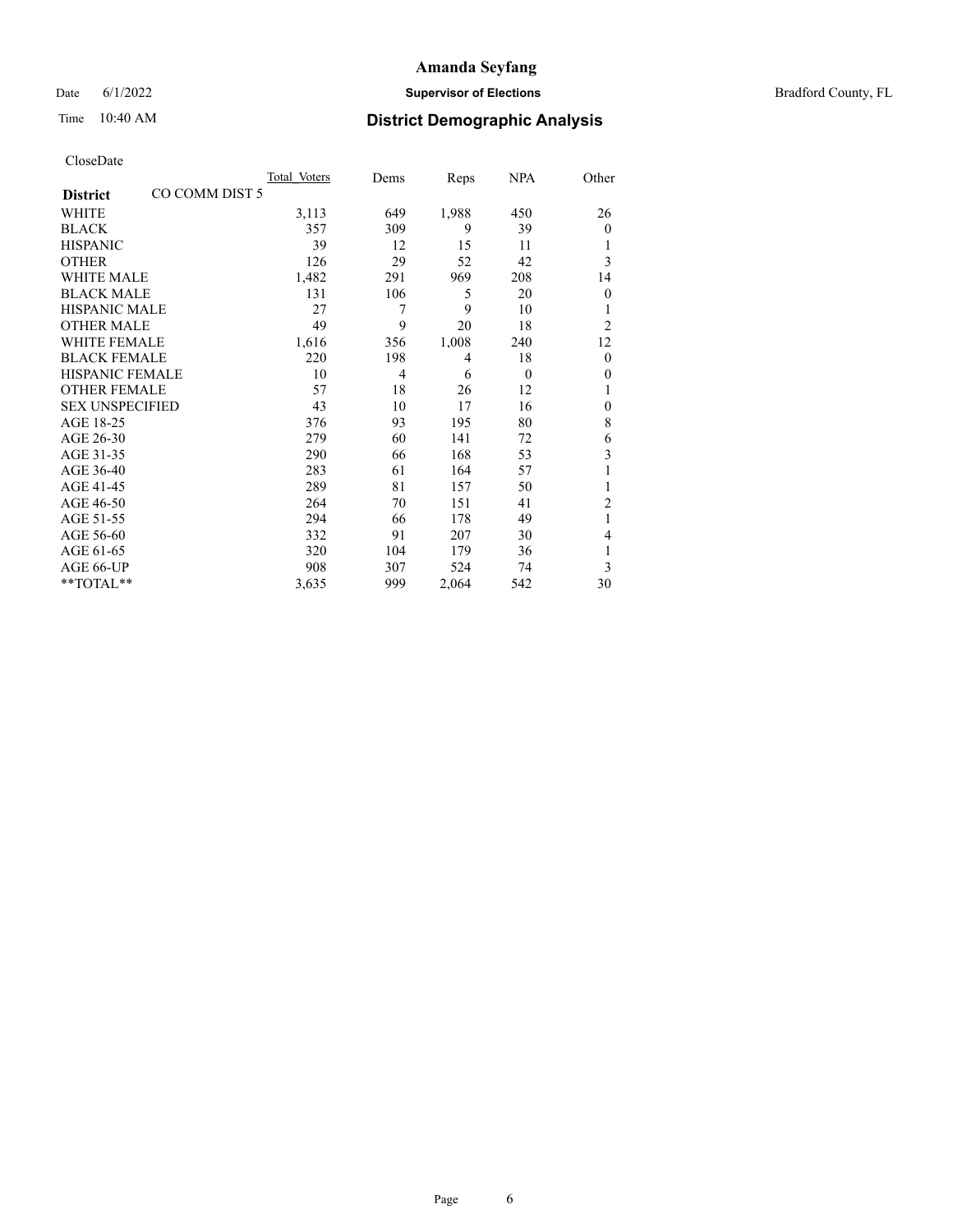#### Date 6/1/2022 **Supervisor of Elections Supervisor of Elections** Bradford County, FL

# Time 10:40 AM **District Demographic Analysis**

|                        |             | Total Voters | Dems  | Reps  | NPA   | Other |
|------------------------|-------------|--------------|-------|-------|-------|-------|
| <b>District</b>        | CONG DIST 3 |              |       |       |       |       |
| WHITE                  |             | 14,682       | 2,929 | 9,401 | 2,194 | 158   |
| <b>BLACK</b>           |             | 2,224        | 1,876 | 88    | 251   | 9     |
| <b>HISPANIC</b>        |             | 252          | 64    | 99    | 83    | 6     |
| <b>OTHER</b>           |             | 583          | 154   | 219   | 198   | 12    |
| WHITE MALE             |             | 6,920        | 1,207 | 4,571 | 1,068 | 74    |
| <b>BLACK MALE</b>      |             | 952          | 755   | 51    | 142   | 4     |
| <b>HISPANIC MALE</b>   |             | 136          | 30    | 54    | 47    | 5     |
| <b>OTHER MALE</b>      |             | 230          | 52    | 93    | 78    | 7     |
| <b>WHITE FEMALE</b>    |             | 7,679        | 1,710 | 4,779 | 1,106 | 84    |
| <b>BLACK FEMALE</b>    |             | 1,252        | 1,104 | 37    | 106   | 5     |
| <b>HISPANIC FEMALE</b> |             | 114          | 33    | 45    | 35    | 1     |
| <b>OTHER FEMALE</b>    |             | 251          | 86    | 89    | 72    | 4     |
| <b>SEX UNSPECIFIED</b> |             | 207          | 46    | 88    | 72    | 1     |
| AGE 18-25              |             | 1,913        | 375   | 1,058 | 439   | 41    |
| AGE 26-30              |             | 1,311        | 278   | 702   | 311   | 20    |
| AGE 31-35              |             | 1,344        | 309   | 745   | 273   | 17    |
| AGE 36-40              |             | 1,316        | 300   | 697   | 300   | 19    |
| AGE 41-45              |             | 1,301        | 368   | 673   | 250   | 10    |
| AGE 46-50              |             | 1,309        | 354   | 718   | 221   | 16    |
| AGE 51-55              |             | 1,423        | 374   | 822   | 211   | 16    |
| AGE 56-60              |             | 1,598        | 483   | 913   | 187   | 15    |
| AGE 61-65              |             | 1,637        | 539   | 901   | 180   | 17    |
| AGE 66-UP              |             | 4,589        | 1,643 | 2,578 | 354   | 14    |
| **TOTAL**              |             | 17,741       | 5,023 | 9,807 | 2,726 | 185   |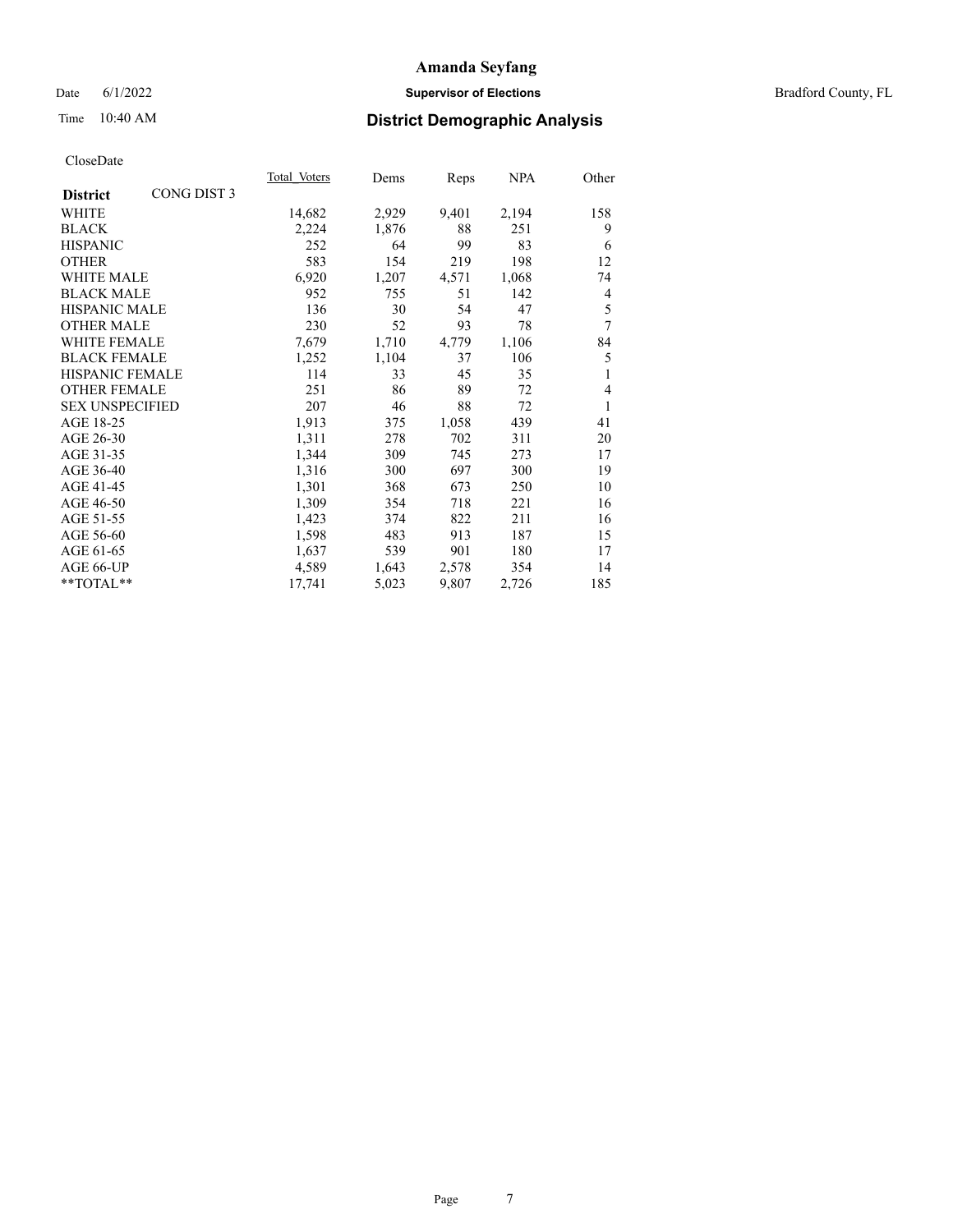#### Date 6/1/2022 **Supervisor of Elections Supervisor of Elections** Bradford County, FL

|                        |        | Total Voters | Dems  | Reps  | NPA   | Other          |
|------------------------|--------|--------------|-------|-------|-------|----------------|
| <b>District</b>        | County |              |       |       |       |                |
| WHITE                  |        | 11,591       | 2,203 | 7,586 | 1,695 | 107            |
| <b>BLACK</b>           |        | 1,063        | 894   | 45    | 119   | 5              |
| <b>HISPANIC</b>        |        | 167          | 35    | 79    | 49    | 4              |
| <b>OTHER</b>           |        | 393          | 90    | 156   | 139   | 8              |
| <b>WHITE MALE</b>      |        | 5,509        | 940   | 3,679 | 838   | 52             |
| <b>BLACK MALE</b>      |        | 468          | 366   | 30    | 70    | $\overline{2}$ |
| <b>HISPANIC MALE</b>   |        | 90           | 17    | 44    | 26    | $\mathfrak{Z}$ |
| <b>OTHER MALE</b>      |        | 149          | 27    | 67    | 50    | 5              |
| <b>WHITE FEMALE</b>    |        | 6,012        | 1,255 | 3,861 | 841   | 55             |
| <b>BLACK FEMALE</b>    |        | 584          | 518   | 15    | 48    | 3              |
| HISPANIC FEMALE        |        | 75           | 17    | 35    | 22    | 1              |
| <b>OTHER FEMALE</b>    |        | 167          | 54    | 62    | 48    | 3              |
| <b>SEX UNSPECIFIED</b> |        | 160          | 28    | 73    | 59    | $\theta$       |
| AGE 18-25              |        | 1,386        | 218   | 834   | 306   | 28             |
| AGE 26-30              |        | 956          | 163   | 566   | 209   | 18             |
| AGE 31-35              |        | 940          | 171   | 569   | 189   | 11             |
| AGE 36-40              |        | 969          | 190   | 548   | 218   | 13             |
| AGE 41-45              |        | 949          | 220   | 531   | 191   | 7              |
| AGE 46-50              |        | 998          | 225   | 584   | 178   | 11             |
| AGE 51-55              |        | 1,082        | 245   | 667   | 160   | 10             |
| AGE 56-60              |        | 1,211        | 322   | 742   | 137   | 10             |
| AGE 61-65              |        | 1,240        | 357   | 736   | 137   | 10             |
| AGE 66-UP              |        | 3,483        | 1,111 | 2,089 | 277   | 6              |
| $*$ $TOTAL**$          |        | 13,214       | 3,222 | 7,866 | 2,002 | 124            |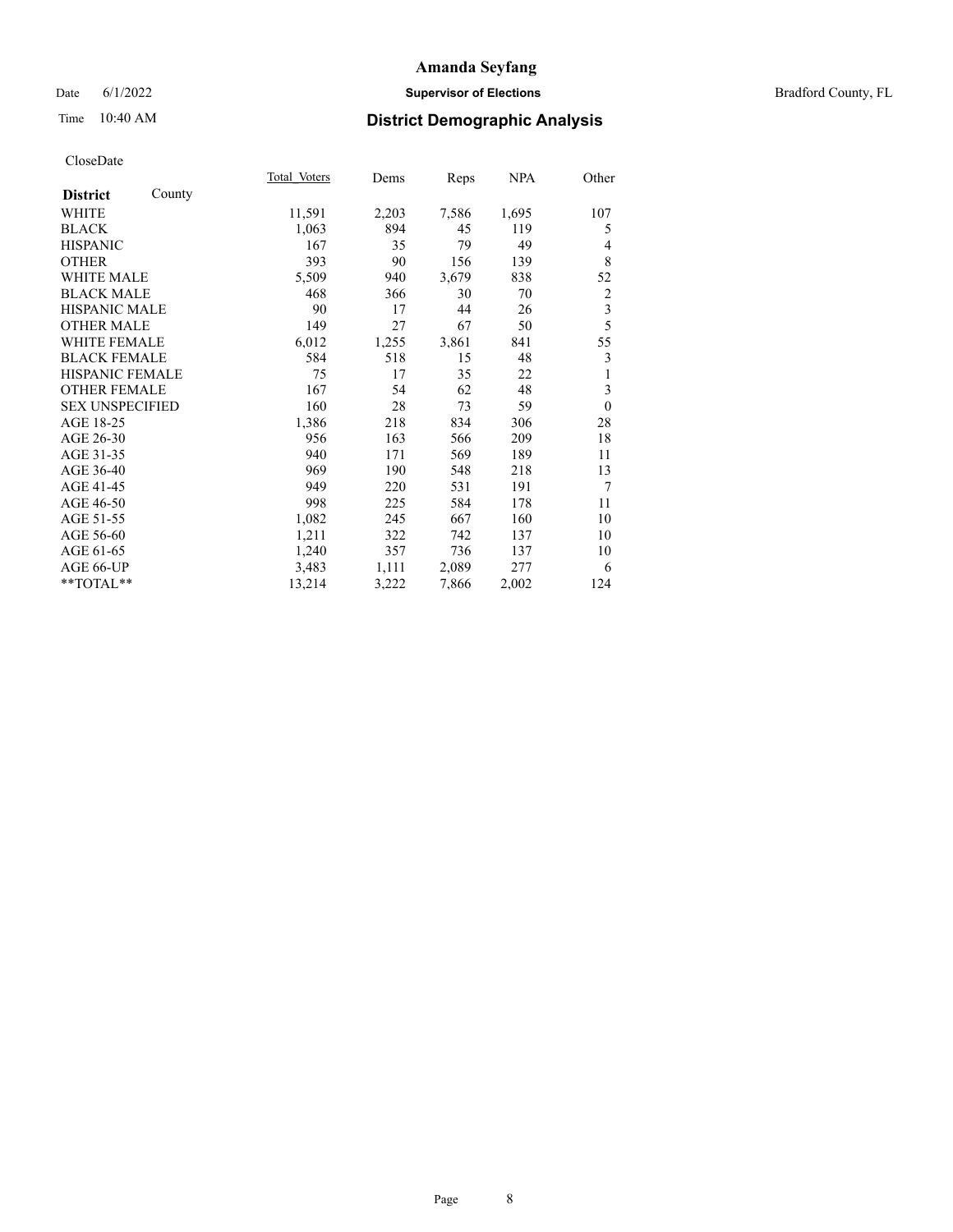## Date 6/1/2022 **Supervisor of Elections** Bradford County, FL

| CloseDate |
|-----------|
|-----------|

|                        |               | Total Voters | Dems  | Reps  | NPA | Other          |
|------------------------|---------------|--------------|-------|-------|-----|----------------|
| <b>District</b>        | <b>Starke</b> |              |       |       |     |                |
| WHITE                  |               | 2,326        | 545   | 1,354 | 385 | 42             |
| <b>BLACK</b>           |               | 975          | 824   | 35    | 112 | 4              |
| <b>HISPANIC</b>        |               | 72           | 26    | 16    | 29  | 1              |
| <b>OTHER</b>           |               | 166          | 55    | 54    | 53  | 4              |
| WHITE MALE             |               | 1,051        | 199   | 655   | 179 | 18             |
| <b>BLACK MALE</b>      |               | 395          | 317   | 16    | 60  | $\overline{2}$ |
| <b>HISPANIC MALE</b>   |               | 36           | 13    | 6     | 16  | 1              |
| <b>OTHER MALE</b>      |               | 75           | 21    | 25    | 27  | $\overline{2}$ |
| <b>WHITE FEMALE</b>    |               | 1,266        | 344   | 696   | 202 | 24             |
| <b>BLACK FEMALE</b>    |               | 572          | 501   | 19    | 50  | $\overline{2}$ |
| <b>HISPANIC FEMALE</b> |               | 36           | 13    | 10    | 13  | $\mathbf{0}$   |
| <b>OTHER FEMALE</b>    |               | 70           | 28    | 21    | 20  | 1              |
| <b>SEX UNSPECIFIED</b> |               | 38           | 14    | 11    | 12  | 1              |
| AGE 18-25              |               | 423          | 134   | 163   | 117 | 9              |
| AGE 26-30              |               | 287          | 100   | 100   | 85  | $\overline{c}$ |
| AGE 31-35              |               | 323          | 110   | 139   | 69  | 5              |
| AGE 36-40              |               | 278          | 92    | 115   | 65  | 6              |
| AGE 41-45              |               | 257          | 119   | 95    | 40  | 3              |
| AGE 46-50              |               | 239          | 112   | 90    | 32  | 5              |
| AGE 51-55              |               | 267          | 101   | 119   | 43  | 4              |
| AGE 56-60              |               | 294          | 129   | 122   | 38  | 5              |
| AGE 61-65              |               | 306          | 138   | 130   | 32  | 6              |
| AGE 66-UP              |               | 865          | 415   | 386   | 58  | 6              |
| **TOTAL**              |               | 3,539        | 1,450 | 1,459 | 579 | 51             |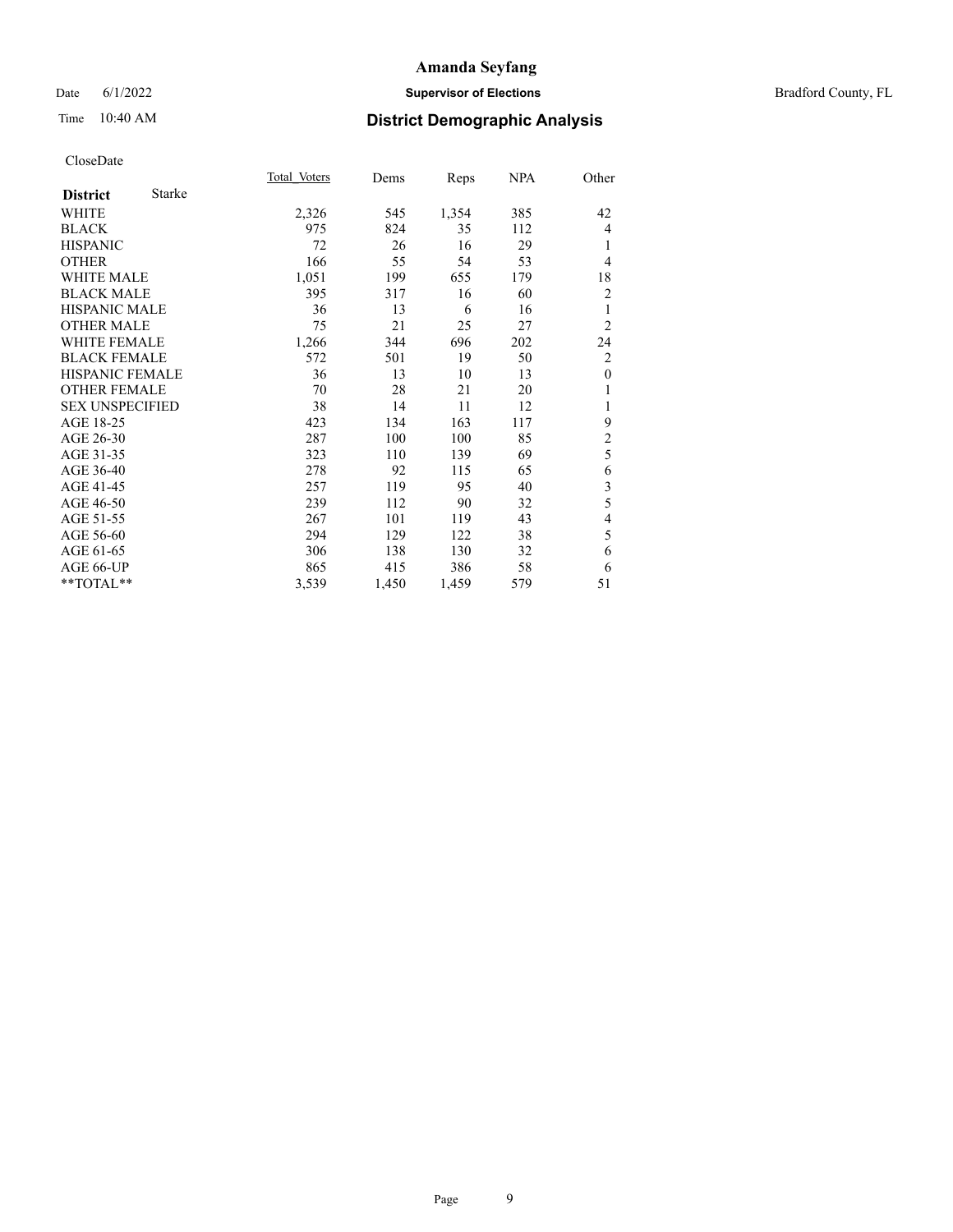#### Date 6/1/2022 **Supervisor of Elections Supervisor of Elections** Bradford County, FL

|                        |        | Total Voters | Dems     | Reps           | <b>NPA</b>     | Other    |
|------------------------|--------|--------------|----------|----------------|----------------|----------|
| <b>District</b>        | Lawtey |              |          |                |                |          |
| <b>WHITE</b>           |        | 302          | 69       | 188            | 40             | 5        |
| <b>BLACK</b>           |        | 163          | 141      | 7              | 15             | 0        |
| <b>HISPANIC</b>        |        | 4            | $\theta$ | $\overline{2}$ | 1              |          |
| <b>OTHER</b>           |        | 15           | 8        | $\overline{2}$ | 5              | $\theta$ |
| WHITE MALE             |        | 144          | 20       | 102            | 19             | 3        |
| <b>BLACK MALE</b>      |        | 81           | 65       | 5              | 11             | 0        |
| <b>HISPANIC MALE</b>   |        | 4            | $\theta$ | $\overline{2}$ | 1              |          |
| <b>OTHER MALE</b>      |        | 5            | 3        | 1              |                | 0        |
| WHITE FEMALE           |        | 155          | 47       | 85             | 21             | 2        |
| <b>BLACK FEMALE</b>    |        | 81           | 75       | $\overline{2}$ | 4              | $\theta$ |
| <b>HISPANIC FEMALE</b> |        | $\theta$     | $\theta$ | $\theta$       | $\theta$       | 0        |
| <b>OTHER FEMALE</b>    |        | 8            | 4        |                | 3              | 0        |
| <b>SEX UNSPECIFIED</b> |        | 6            | 4        |                |                | 0        |
| AGE 18-25              |        | 55           | 15       | 30             | 8              | 2        |
| AGE 26-30              |        | 31           | 12       | 12             | 7              | 0        |
| AGE 31-35              |        | 45           | 19       | 15             | 10             |          |
| AGE 36-40              |        | 30           | 11       | 14             | 5              | 0        |
| AGE 41-45              |        | 46           | 17       | 21             | 8              | 0        |
| AGE 46-50              |        | 30           | 9        | 17             | 4              | 0        |
| AGE 51-55              |        | 37           | 20       | 14             | 2              |          |
| AGE 56-60              |        | 43           | 17       | 24             | $\overline{2}$ | 0        |
| AGE 61-65              |        | 47           | 26       | 15             | 5              |          |
| AGE 66-UP              |        | 120          | 72       | 37             | 10             |          |
| **TOTAL**              |        | 484          | 218      | 199            | 61             | 6        |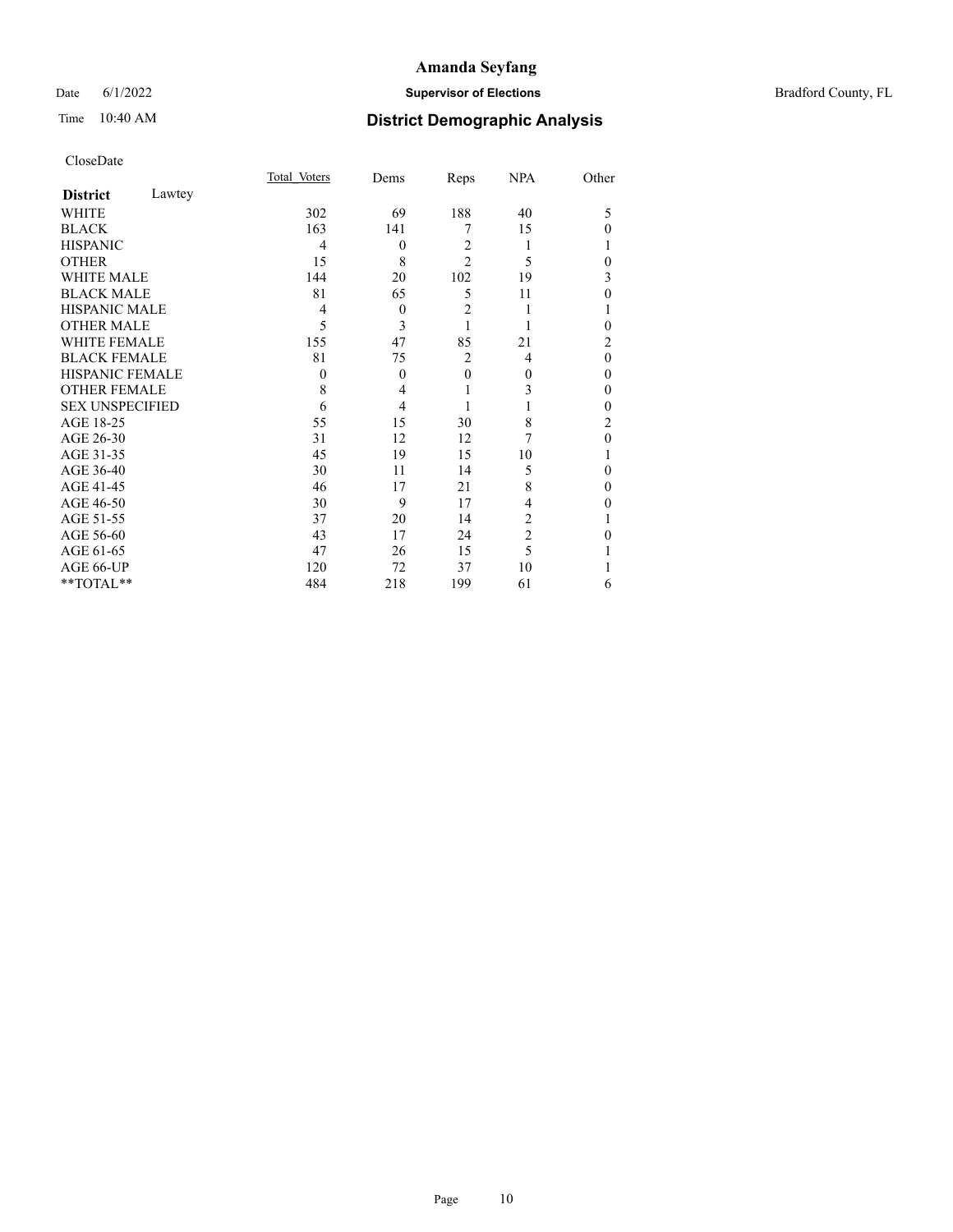## Date 6/1/2022 **Supervisor of Elections Supervisor of Elections** Bradford County, FL

## Time 10:40 AM **District Demographic Analysis**

|                        |         | Total Voters | Dems           | Reps             | <b>NPA</b>     | Other    |
|------------------------|---------|--------------|----------------|------------------|----------------|----------|
| <b>District</b>        | Hampton |              |                |                  |                |          |
| <b>WHITE</b>           |         | 256          | 71             | 137              | 45             | 3        |
| <b>BLACK</b>           |         | 17           | 14             | 1                | 2              | $\Omega$ |
| <b>HISPANIC</b>        |         | 6            | $\overline{2}$ | 2                | $\overline{2}$ | 0        |
| <b>OTHER</b>           |         | 3            | 1              | $\overline{2}$   | $\Omega$       | 0        |
| WHITE MALE             |         | 119          | 28             | 69               | 21             |          |
| <b>BLACK MALE</b>      |         | 5            | 5              | $\boldsymbol{0}$ | $\theta$       | $\theta$ |
| <b>HISPANIC MALE</b>   |         |              | $\mathbf{0}$   | 2                | 2              | 0        |
| <b>OTHER MALE</b>      |         |              |                | $\theta$         | $\Omega$       | 0        |
| <b>WHITE FEMALE</b>    |         | 136          | 43             | 67               | 24             | 2        |
| <b>BLACK FEMALE</b>    |         | 12           | 9              | 1                | $\overline{2}$ | $\theta$ |
| <b>HISPANIC FEMALE</b> |         | 2            | $\overline{2}$ | $\theta$         | $\theta$       | $\theta$ |
| <b>OTHER FEMALE</b>    |         |              | $\mathbf{0}$   | 1                | 0              | $\theta$ |
| <b>SEX UNSPECIFIED</b> |         | 2            | $\mathbf{0}$   | 2                | 0              | 0        |
| AGE 18-25              |         | 31           | 5              | 19               | 5              | 2        |
| AGE 26-30              |         | 19           | 2              | 9                | 8              | $\theta$ |
| AGE 31-35              |         | 23           | 7              | 13               | 3              | $\theta$ |
| AGE 36-40              |         | 22           | $\overline{2}$ | 11               | 9              | $\theta$ |
| AGE 41-45              |         | 25           | 9              | 12               | 4              | 0        |
| AGE 46-50              |         | 23           | 6              | 12               | 5              | $\theta$ |
| AGE 51-55              |         | 23           | 6              | 14               | 3              | $\theta$ |
| AGE 56-60              |         | 30           | 12             | 13               | 5              | $\theta$ |
| AGE 61-65              |         | 26           | 14             | 10               | 2              | 0        |
| AGE 66-UP              |         | 60           | 25             | 29               | 5              |          |
| **TOTAL**              |         | 282          | 88             | 142              | 49             | 3        |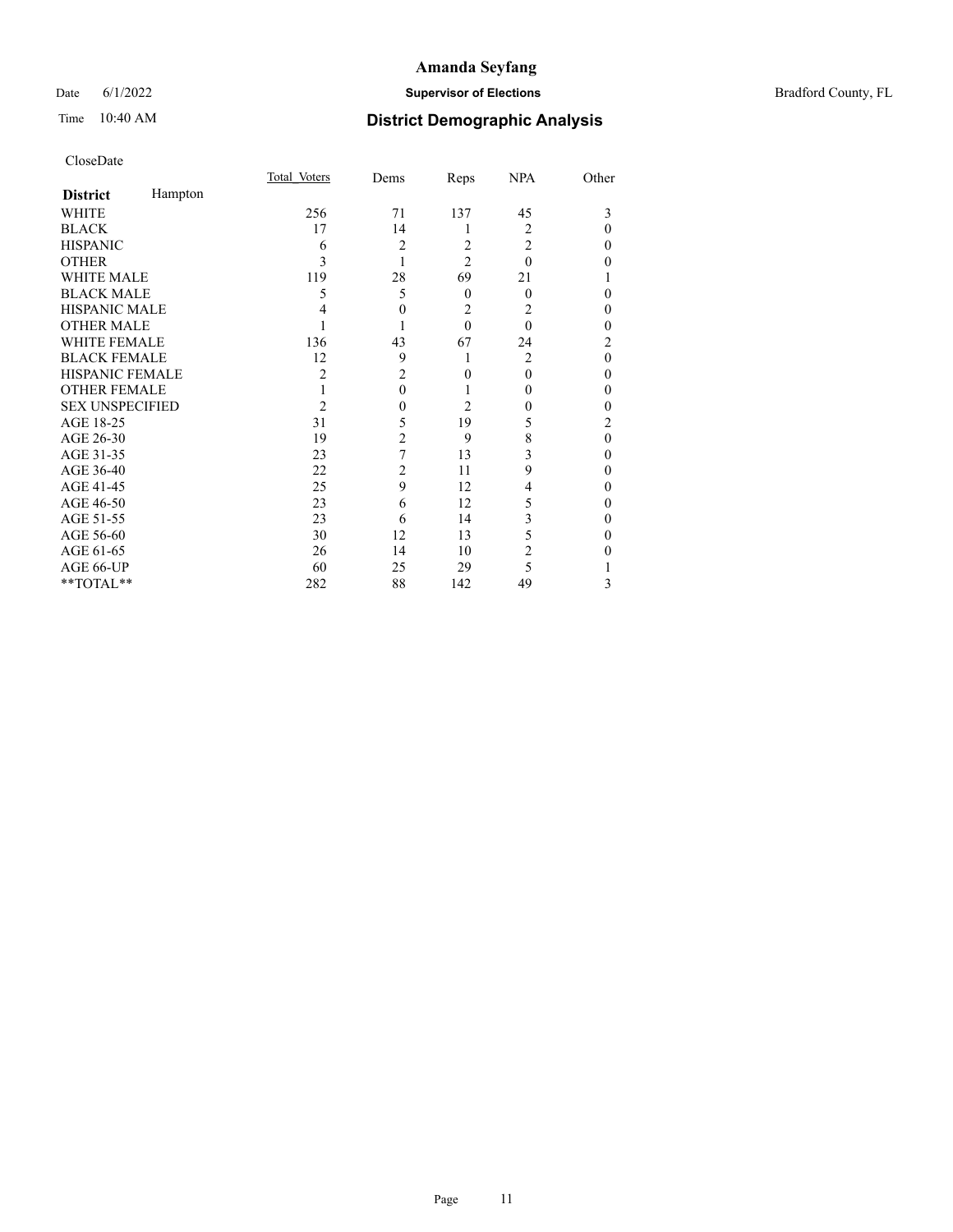## Date 6/1/2022 **Supervisor of Elections** Bradford County, FL

| CloseDate |
|-----------|
|-----------|

|                        |                | Total Voters | Dems           | Reps     | <b>NPA</b>     | Other |
|------------------------|----------------|--------------|----------------|----------|----------------|-------|
| <b>District</b>        | <b>Brooker</b> |              |                |          |                |       |
| WHITE                  |                | 207          | 41             | 136      | 29             |       |
| <b>BLACK</b>           |                | 6            | 3              | $\theta$ | 3              | 0     |
| <b>HISPANIC</b>        |                | 3            | 1              | $\theta$ | 2              | 0     |
| <b>OTHER</b>           |                | 6            | 0              | 5        |                | 0     |
| <b>WHITE MALE</b>      |                | 97           | 20             | 66       | 11             | 0     |
| <b>BLACK MALE</b>      |                | 3            | $\overline{2}$ | $\theta$ |                | 0     |
| <b>HISPANIC MALE</b>   |                | 2            | $\theta$       | $\theta$ | 2              | 0     |
| <b>OTHER MALE</b>      |                | 0            | $\Omega$       | $\theta$ | 0              | 0     |
| WHITE FEMALE           |                | 110          | 21             | 70       | 18             |       |
| <b>BLACK FEMALE</b>    |                | 3            |                | $\theta$ | $\overline{c}$ | 0     |
| <b>HISPANIC FEMALE</b> |                |              |                | $\theta$ | 0              | 0     |
| <b>OTHER FEMALE</b>    |                |              | $\Omega$       | 4        |                | 0     |
| <b>SEX UNSPECIFIED</b> |                |              | 0              |          |                | 0     |
| AGE 18-25              |                | 18           | 3              | 12       | 3              | 0     |
| AGE 26-30              |                | 18           |                | 15       | 2              | 0     |
| AGE 31-35              |                | 13           | $\overline{2}$ | 9        | $\overline{2}$ | 0     |
| AGE 36-40              |                | 17           | 5              | 9        | 3              | 0     |
| AGE 41-45              |                | 24           | 3              | 14       |                | 0     |
| AGE 46-50              |                | 19           | $\overline{2}$ | 15       | 2              | 0     |
| AGE 51-55              |                | 14           | $\overline{c}$ | 8        | 3              |       |
| AGE 56-60              |                | 20           | $\overline{3}$ | 12       | 5              | 0     |
| AGE 61-65              |                | 18           | 4              | 10       | 4              | 0     |
| AGE 66-UP              |                | 61           | 20             | 37       | 4              | 0     |
| **TOTAL**              |                | 222          | 45             | 141      | 35             |       |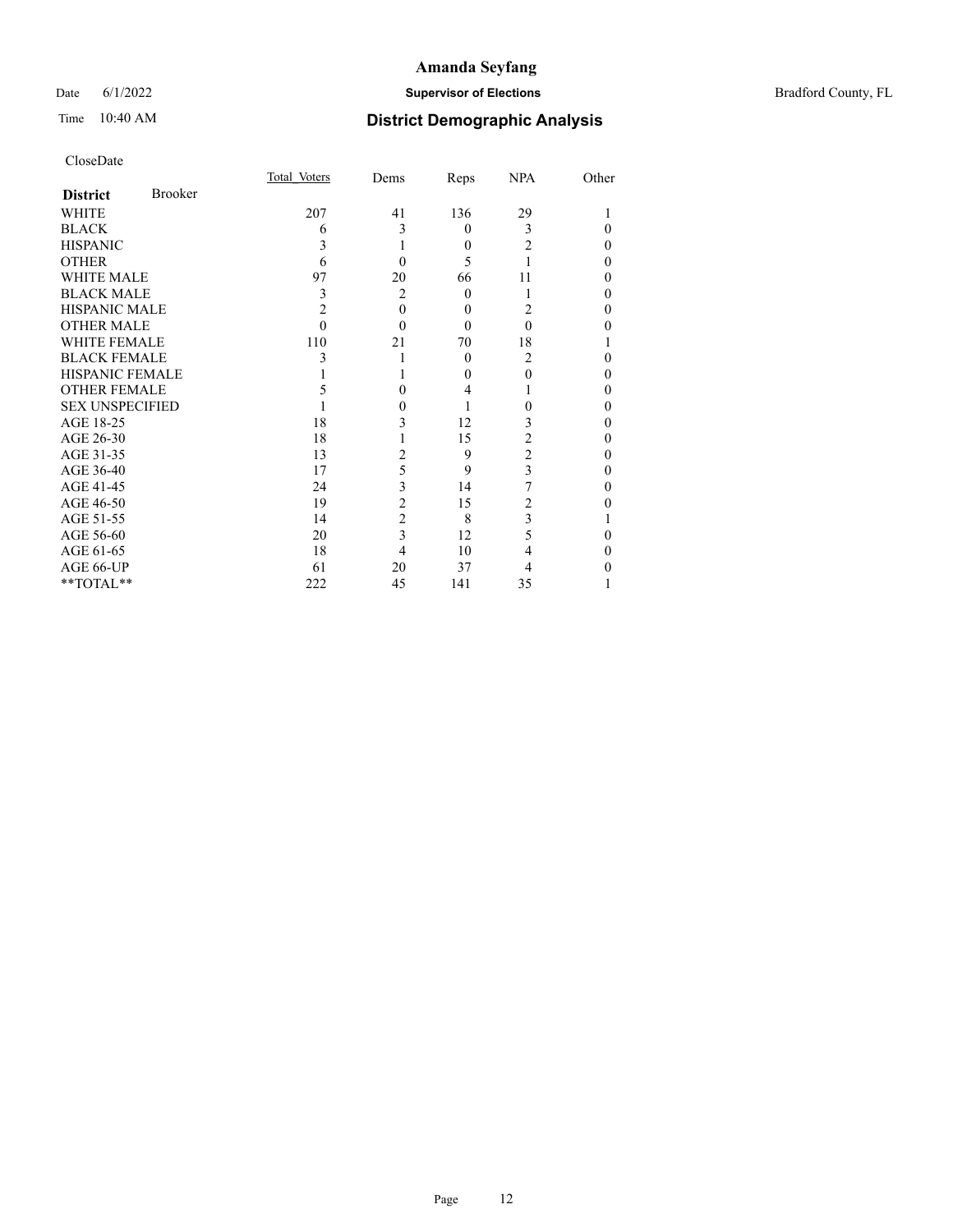## Date 6/1/2022 **Supervisor of Elections** Bradford County, FL

## Time 10:40 AM **District Demographic Analysis**

|                        |                    | Total Voters | Dems         | Reps           | <b>NPA</b> | Other    |
|------------------------|--------------------|--------------|--------------|----------------|------------|----------|
| <b>District</b>        | Starke City Dist 1 |              |              |                |            |          |
| WHITE                  |                    | 348          | 87           | 186            | 71         | 4        |
| <b>BLACK</b>           |                    | 167          | 143          | 3              | 21         | $\Omega$ |
| <b>HISPANIC</b>        |                    | 7            | 1            | 2              | 4          | $\Omega$ |
| <b>OTHER</b>           |                    | 23           | 11           | 3              | 9          | $\theta$ |
| WHITE MALE             |                    | 158          | 35           | 92             | 30         |          |
| <b>BLACK MALE</b>      |                    | 57           | 45           | 1              | 11         | $\theta$ |
| <b>HISPANIC MALE</b>   |                    | 5            | $\mathbf{0}$ | 1              | 4          | 0        |
| <b>OTHER MALE</b>      |                    | 7            | 4            | 1              | 2          | $\theta$ |
| <b>WHITE FEMALE</b>    |                    | 188          | 50           | 94             | 41         | 3        |
| <b>BLACK FEMALE</b>    |                    | 108          | 97           | $\overline{2}$ | 9          | $\Omega$ |
| <b>HISPANIC FEMALE</b> |                    | 2            | 1            |                | 0          | $\theta$ |
| <b>OTHER FEMALE</b>    |                    | 12           | 7            |                | 4          | $\theta$ |
| <b>SEX UNSPECIFIED</b> |                    | 8            | 3            |                | 4          | $\theta$ |
| AGE 18-25              |                    | 73           | 36           | 19             | 18         | $\theta$ |
| AGE 26-30              |                    | 44           | 22           | 7              | 15         | $\theta$ |
| AGE 31-35              |                    | 44           | 23           | 12             | 9          | 0        |
| AGE 36-40              |                    | 42           | 14           | 17             | 10         |          |
| AGE 41-45              |                    | 35           | 23           | 6              | 6          | 0        |
| AGE 46-50              |                    | 39           | 19           | 14             | 6          | $\theta$ |
| AGE 51-55              |                    | 48           | 11           | 22             | 14         |          |
| AGE 56-60              |                    | 45           | 21           | 16             | 7          |          |
| AGE 61-65              |                    | 32           | 14           | 13             | 5          | 0        |
| AGE 66-UP              |                    | 143          | 59           | 68             | 15         |          |
| **TOTAL**              |                    | 545          | 242          | 194            | 105        | 4        |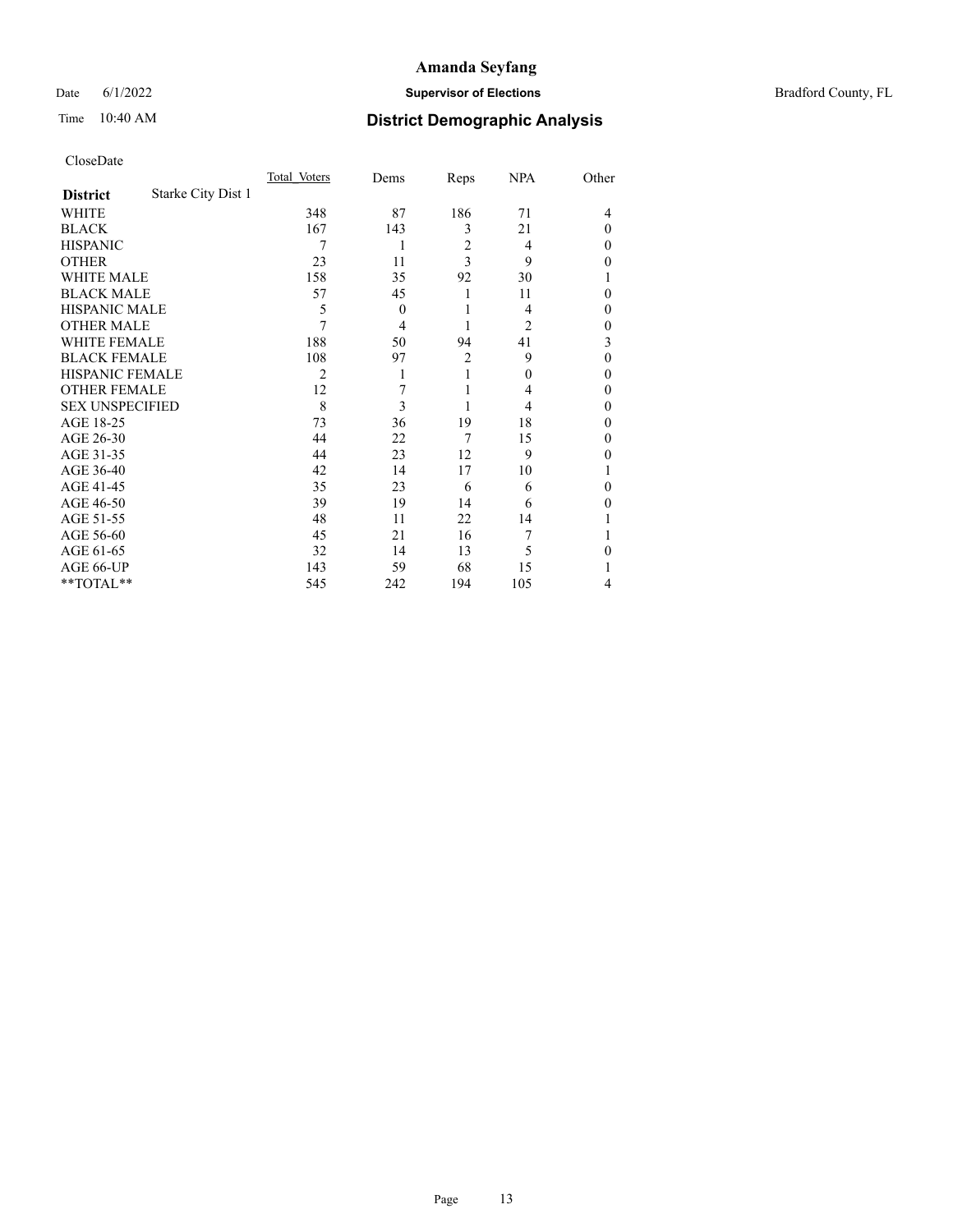Date 6/1/2022 **Supervisor of Elections Supervisor of Elections** Bradford County, FL

# Time 10:40 AM **District Demographic Analysis**

|                        |                           | Total Voters | Dems     | Reps     | <b>NPA</b>     | Other  |
|------------------------|---------------------------|--------------|----------|----------|----------------|--------|
| <b>District</b>        | <b>Starke City Dist 2</b> |              |          |          |                |        |
| WHITE                  |                           | 127          | 25       | 72       | 26             | 4      |
| <b>BLACK</b>           |                           | 485          | 419      | 21       | 44             |        |
| <b>HISPANIC</b>        |                           | 7            | 1        | 1        | 5              | 0      |
| <b>OTHER</b>           |                           | 33           | 16       | 7        | 10             | 0      |
| WHITE MALE             |                           | 60           | 7        | 38       | 12             | 3      |
| <b>BLACK MALE</b>      |                           | 204          | 173      | 11       | 20             | 0      |
| <b>HISPANIC MALE</b>   |                           | 4            |          | $\theta$ | 3              | 0      |
| <b>OTHER MALE</b>      |                           | 12           | 4        | 3        | 5              | 0      |
| WHITE FEMALE           |                           | 67           | 18       | 34       | 14             |        |
| <b>BLACK FEMALE</b>    |                           | 276          | 242      | 10       | 23             |        |
| <b>HISPANIC FEMALE</b> |                           | 3            | $\theta$ | 1        | $\overline{2}$ | 0      |
| <b>OTHER FEMALE</b>    |                           | 18           | 10       | 3        | 5              | 0      |
| <b>SEX UNSPECIFIED</b> |                           | 8            | 6        |          |                | $_{0}$ |
| AGE 18-25              |                           | 89           | 43       | 21       | 25             | 0      |
| AGE 26-30              |                           | 58           | 24       | 15       | 18             |        |
| AGE 31-35              |                           | 55           | 33       | 11       | 11             | 0      |
| AGE 36-40              |                           | 46           | 31       | 9        | 5              |        |
| AGE 41-45              |                           | 44           | 34       | 6        | 4              | 0      |
| AGE 46-50              |                           | 45           | 34       | 6        | 4              |        |
| AGE 51-55              |                           | 52           | 45       | 5        | $\overline{c}$ | 0      |
| AGE 56-60              |                           | 50           | 37       | 5        | 7              |        |
| AGE 61-65              |                           | 58           | 48       | 7        | 3              | 0      |
| AGE 66-UP              |                           | 155          | 132      | 16       | 6              |        |
| **TOTAL**              |                           | 652          | 461      | 101      | 85             | 5      |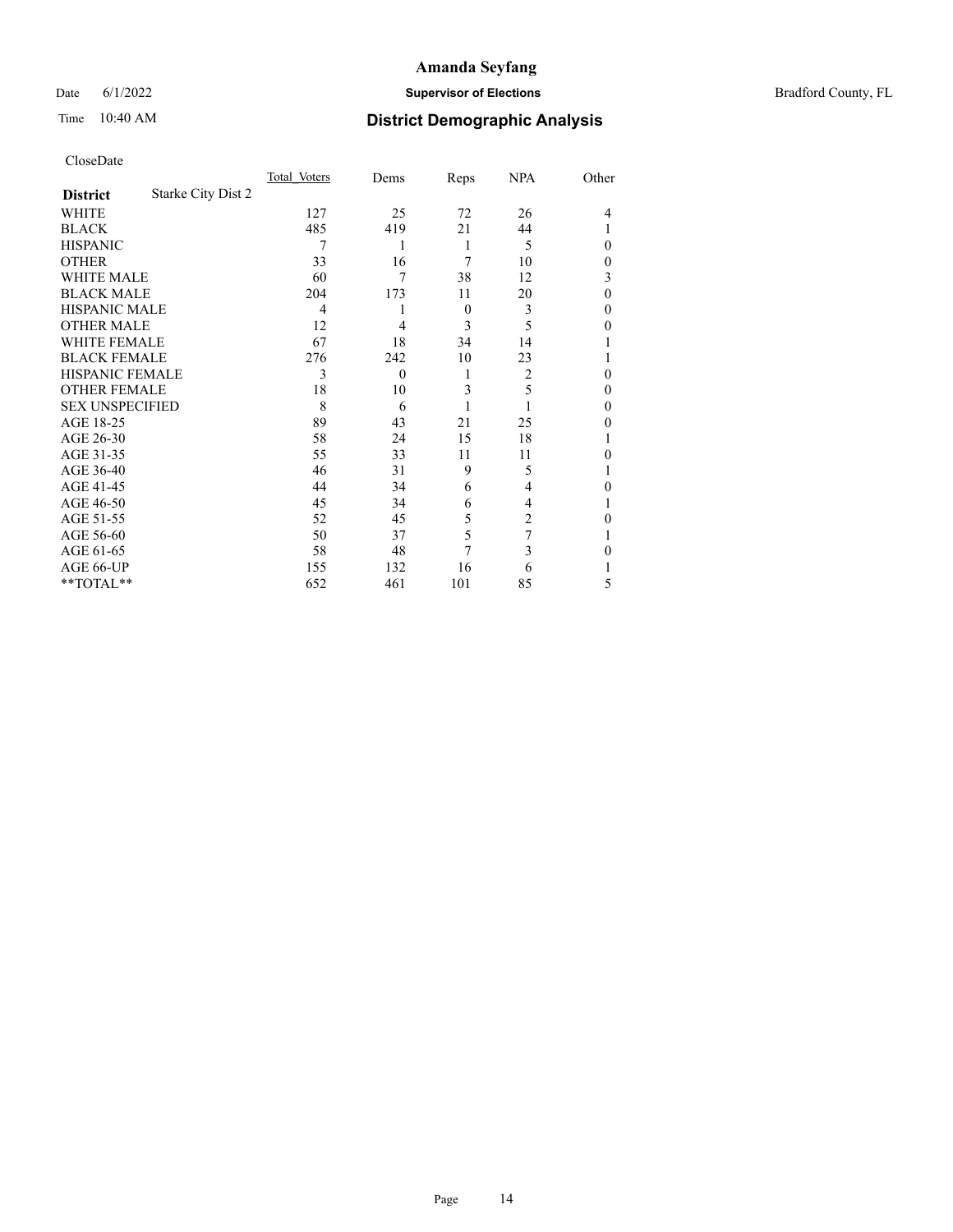## Date 6/1/2022 **Supervisor of Elections Supervisor of Elections** Bradford County, FL

## Time 10:40 AM **District Demographic Analysis**

|                        |                    | Total Voters | Dems           | Reps           | <b>NPA</b> | Other          |
|------------------------|--------------------|--------------|----------------|----------------|------------|----------------|
| <b>District</b>        | Starke City Dist 3 |              |                |                |            |                |
| WHITE                  |                    | 610          | 156            | 370            | 69         | 15             |
| <b>BLACK</b>           |                    | 119          | 100            | 4              | 13         | $\overline{c}$ |
| <b>HISPANIC</b>        |                    | 20           | 10             | 5              | 5          | $\theta$       |
| <b>OTHER</b>           |                    | 35           | 7              | 14             | 14         | 0              |
| <b>WHITE MALE</b>      |                    | 288          | 62             | 181            | 38         | 7              |
| <b>BLACK MALE</b>      |                    | 50           | 36             | $\overline{2}$ | 11         |                |
| <b>HISPANIC MALE</b>   |                    | 7            | $\overline{4}$ | 1              | 2          | 0              |
| <b>OTHER MALE</b>      |                    | 18           | 3              | 6              | 9          | 0              |
| WHITE FEMALE           |                    | 320          | 94             | 189            | 29         | 8              |
| <b>BLACK FEMALE</b>    |                    | 69           | 64             | $\overline{2}$ | 2          | 1              |
| <b>HISPANIC FEMALE</b> |                    | 13           | 6              | 4              | 3          | 0              |
| <b>OTHER FEMALE</b>    |                    | 11           | $\overline{2}$ | 6              | 3          | $\theta$       |
| <b>SEX UNSPECIFIED</b> |                    | 8            | $\overline{2}$ | $\overline{2}$ | 4          | 0              |
| AGE 18-25              |                    | 93           | 24             | 45             | 20         | 4              |
| AGE 26-30              |                    | 55           | 21             | 26             | 8          | $\theta$       |
| AGE 31-35              |                    | 69           | 20             | 32             | 15         | $\overline{2}$ |
| AGE 36-40              |                    | 63           | 16             | 35             | 11         | 1              |
| AGE 41-45              |                    | 55           | 20             | 25             | 8          | $\overline{2}$ |
| AGE 46-50              |                    | 60           | 22             | 28             | 8          | $\overline{c}$ |
| AGE 51-55              |                    | 61           | 21             | 32             | 6          | $\overline{2}$ |
| AGE 56-60              |                    | 60           | 26             | 27             | 5          | $\overline{2}$ |
| AGE 61-65              |                    | 76           | 28             | 37             | 10         | 1              |
| AGE 66-UP              |                    | 192          | 75             | 106            | 10         |                |
| $*$ $TOTAL**$          |                    | 784          | 273            | 393            | 101        | 17             |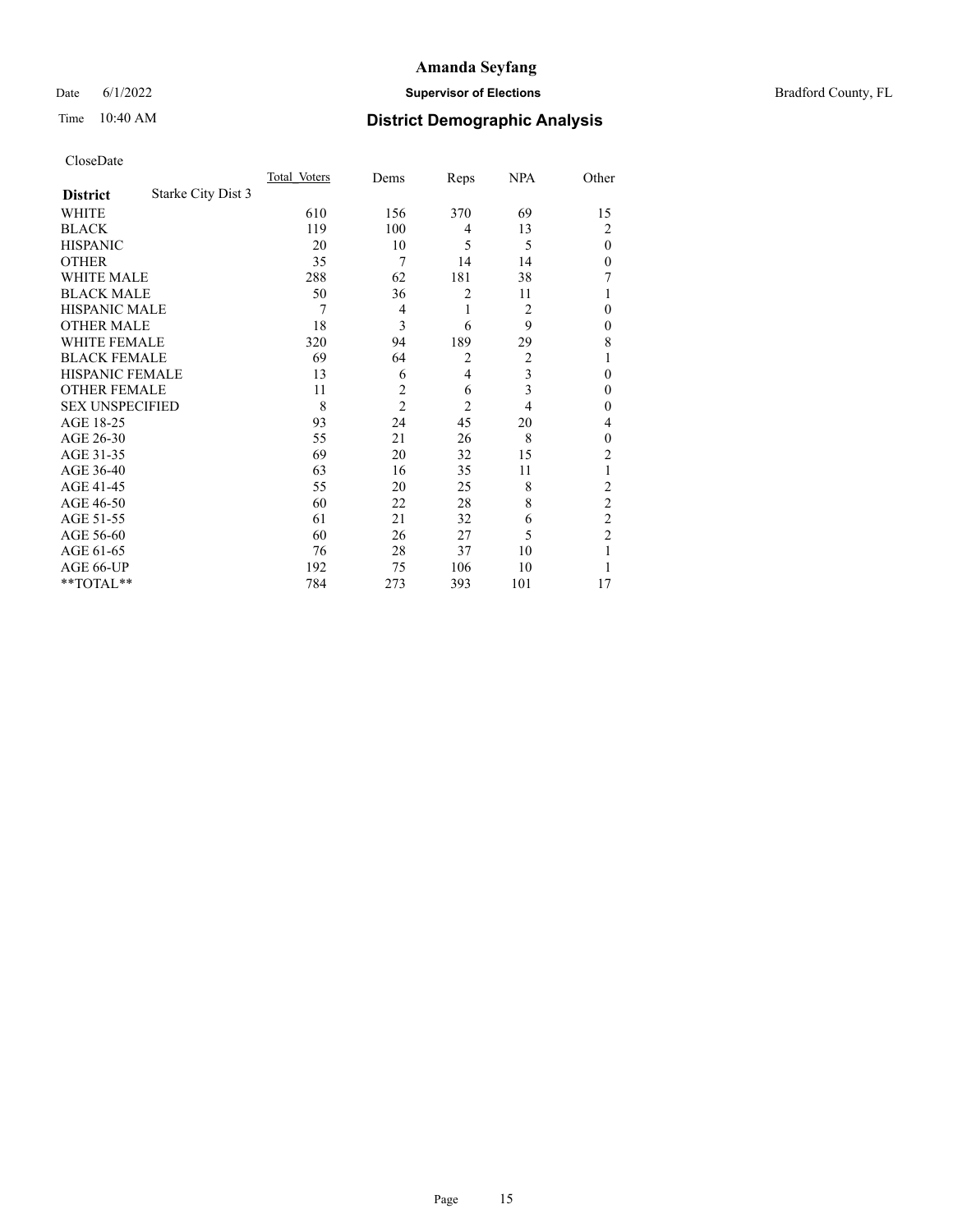## Date 6/1/2022 **Supervisor of Elections Supervisor of Elections** Bradford County, FL

## Time 10:40 AM **District Demographic Analysis**

|                        |                    | Total Voters | Dems | Reps | <b>NPA</b> | Other          |
|------------------------|--------------------|--------------|------|------|------------|----------------|
| <b>District</b>        | Starke City Dist 4 |              |      |      |            |                |
| WHITE                  |                    | 567          | 128  | 334  | 95         | 10             |
| <b>BLACK</b>           |                    | 101          | 82   | 4    | 14         |                |
| <b>HISPANIC</b>        |                    | 22           | 8    | 4    | 10         | $\theta$       |
| <b>OTHER</b>           |                    | 52           | 18   | 19   | 12         | 3              |
| WHITE MALE             |                    | 255          | 45   | 164  | 43         | 3              |
| <b>BLACK MALE</b>      |                    | 45           | 36   | 1    | 7          |                |
| <b>HISPANIC MALE</b>   |                    | 11           | 3    | 3    | 5          | $\theta$       |
| <b>OTHER MALE</b>      |                    | 25           | 9    | 9    | 6          |                |
| WHITE FEMALE           |                    | 308          | 83   | 168  | 50         |                |
| <b>BLACK FEMALE</b>    |                    | 56           | 46   | 3    | 7          | $\Omega$       |
| <b>HISPANIC FEMALE</b> |                    | 11           | 5    | 1    | 5          | $\theta$       |
| <b>OTHER FEMALE</b>    |                    | 20           | 8    | 6    | 5          |                |
| <b>SEX UNSPECIFIED</b> |                    | 11           |      | 6    | 3          |                |
| AGE 18-25              |                    | 71           | 14   | 32   | 23         | $\overline{2}$ |
| AGE 26-30              |                    | 63           | 22   | 21   | 19         | 1              |
| AGE 31-35              |                    | 70           | 16   | 36   | 16         | $\overline{2}$ |
| AGE 36-40              |                    | 57           | 14   | 24   | 17         | $\overline{2}$ |
| AGE 41-45              |                    | 70           | 26   | 32   | 12         | $\overline{0}$ |
| AGE 46-50              |                    | 46           | 22   | 18   | 5          |                |
| AGE 51-55              |                    | 49           | 13   | 29   | 6          |                |
| AGE 56-60              |                    | 61           | 22   | 30   | 9          | $\Omega$       |
| AGE 61-65              |                    | 68           | 17   | 38   | 9          | 4              |
| AGE 66-UP              |                    | 187          | 70   | 101  | 15         |                |
| $*$ $TOTAL**$          |                    | 742          | 236  | 361  | 131        | 14             |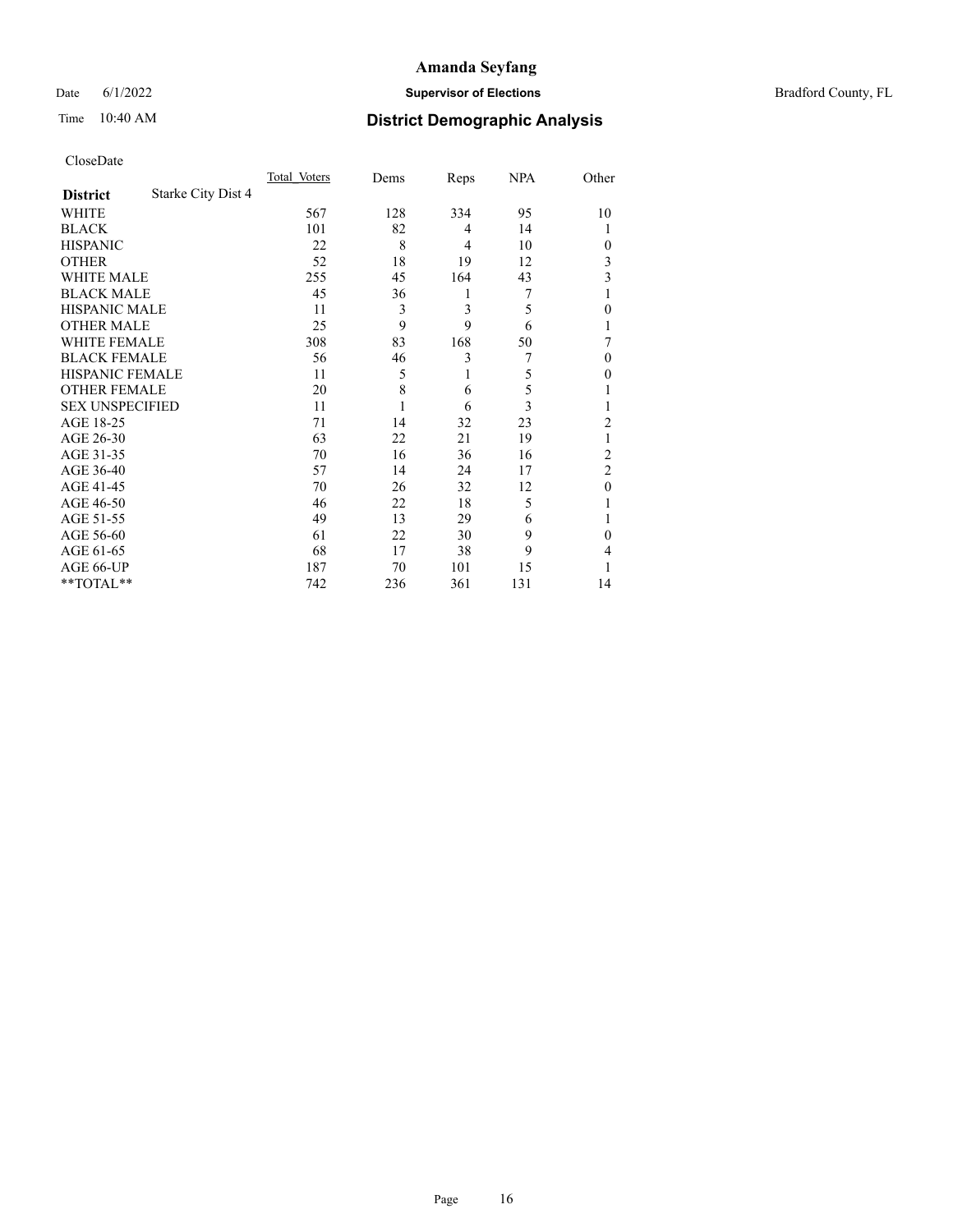## Date 6/1/2022 **Supervisor of Elections Supervisor of Elections** Bradford County, FL

## Time 10:40 AM **District Demographic Analysis**

|                        |                    | Total Voters | Dems           | Reps           | <b>NPA</b>     | Other |
|------------------------|--------------------|--------------|----------------|----------------|----------------|-------|
| <b>District</b>        | Starke City Dist 5 |              |                |                |                |       |
| WHITE                  |                    | 674          | 149            | 392            | 124            | 9     |
| <b>BLACK</b>           |                    | 103          | 80             | 3              | 20             | 0     |
| <b>HISPANIC</b>        |                    | 16           | 6              | 4              | 5              |       |
| <b>OTHER</b>           |                    | 23           | 3              | 11             | 8              |       |
| WHITE MALE             |                    | 290          | 50             | 180            | 56             | 4     |
| <b>BLACK MALE</b>      |                    | 39           | 27             | 1              | 11             | 0     |
| <b>HISPANIC MALE</b>   |                    | 9            | 5              | 1              | $\overline{2}$ |       |
| <b>OTHER MALE</b>      |                    | 13           | 1              | 6              | 5              |       |
| WHITE FEMALE           |                    | 383          | 99             | 211            | 68             | 5     |
| <b>BLACK FEMALE</b>    |                    | 63           | 52             | $\overline{c}$ | 9              | 0     |
| <b>HISPANIC FEMALE</b> |                    | 7            | 1              | 3              | 3              | 0     |
| <b>OTHER FEMALE</b>    |                    | 9            | 1              | 5              | 3              | 0     |
| <b>SEX UNSPECIFIED</b> |                    | 3            | $\overline{2}$ |                | $\theta$       | 0     |
| AGE 18-25              |                    | 97           | 17             | 46             | 31             | 3     |
| AGE 26-30              |                    | 67           | 11             | 31             | 25             | 0     |
| AGE 31-35              |                    | 85           | 18             | 48             | 18             |       |
| AGE 36-40              |                    | 70           | 17             | 30             | 22             |       |
| AGE 41-45              |                    | 53           | 16             | 26             | 10             |       |
| AGE 46-50              |                    | 49           | 15             | 24             | 9              |       |
| AGE 51-55              |                    | 57           | 11             | 31             | 15             | 0     |
| AGE 56-60              |                    | 78           | 23             | 44             | 10             |       |
| AGE 61-65              |                    | 72           | 31             | 35             | 5              |       |
| AGE 66-UP              |                    | 188          | 79             | 95             | 12             | 2     |
| $*$ $TOTAL**$          |                    | 816          | 238            | 410            | 157            | 11    |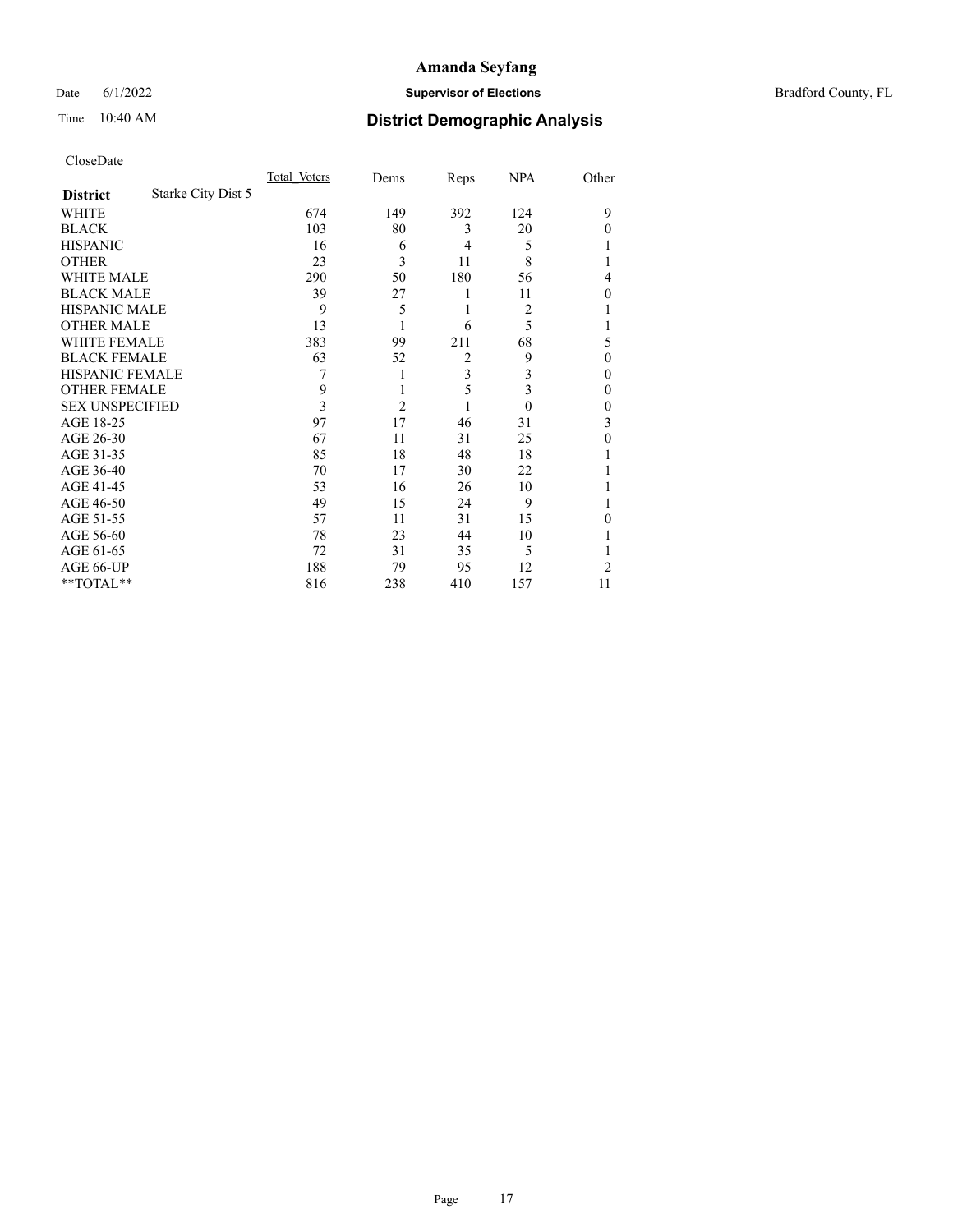## Date 6/1/2022 **Supervisor of Elections Supervisor of Elections** Bradford County, FL

## Time 10:40 AM **District Demographic Analysis**

|                        |                    | Total Voters | Dems           | Reps           | <b>NPA</b>     | Other    |
|------------------------|--------------------|--------------|----------------|----------------|----------------|----------|
| <b>District</b>        | Lawtey City Dist 6 |              |                |                |                |          |
| <b>WHITE</b>           |                    | 302          | 69             | 188            | 40             | 5        |
| <b>BLACK</b>           |                    | 163          | 141            | 7              | 15             | $\Omega$ |
| <b>HISPANIC</b>        |                    | 4            | $\mathbf{0}$   | $\overline{2}$ |                |          |
| <b>OTHER</b>           |                    | 15           | 8              | $\overline{2}$ | 5              | $\Omega$ |
| WHITE MALE             |                    | 144          | 20             | 102            | 19             | 3        |
| <b>BLACK MALE</b>      |                    | 81           | 65             | 5              | 11             | $\theta$ |
| <b>HISPANIC MALE</b>   |                    | 4            | $\theta$       | 2              |                |          |
| <b>OTHER MALE</b>      |                    | 5            | 3              |                |                | $\theta$ |
| WHITE FEMALE           |                    | 155          | 47             | 85             | 21             | 2        |
| <b>BLACK FEMALE</b>    |                    | 81           | 75             | 2              | 4              | $\theta$ |
| <b>HISPANIC FEMALE</b> |                    | $\theta$     | $\theta$       | $\theta$       | $\theta$       | $\theta$ |
| <b>OTHER FEMALE</b>    |                    | 8            | 4              | 1              | 3              | $\theta$ |
| <b>SEX UNSPECIFIED</b> |                    | 6            | $\overline{4}$ |                |                | $\theta$ |
| AGE 18-25              |                    | 55           | 15             | 30             | 8              | 2        |
| AGE 26-30              |                    | 31           | 12             | 12             | 7              | $\theta$ |
| AGE 31-35              |                    | 45           | 19             | 15             | 10             |          |
| AGE 36-40              |                    | 30           | 11             | 14             | 5              | $\theta$ |
| AGE 41-45              |                    | 46           | 17             | 21             | 8              | $\theta$ |
| AGE 46-50              |                    | 30           | 9              | 17             | 4              | 0        |
| AGE 51-55              |                    | 37           | 20             | 14             | 2              |          |
| AGE 56-60              |                    | 43           | 17             | 24             | $\overline{2}$ | 0        |
| AGE 61-65              |                    | 47           | 26             | 15             | 5              |          |
| AGE 66-UP              |                    | 120          | 72             | 37             | 10             |          |
| **TOTAL**              |                    | 484          | 218            | 199            | 61             | 6        |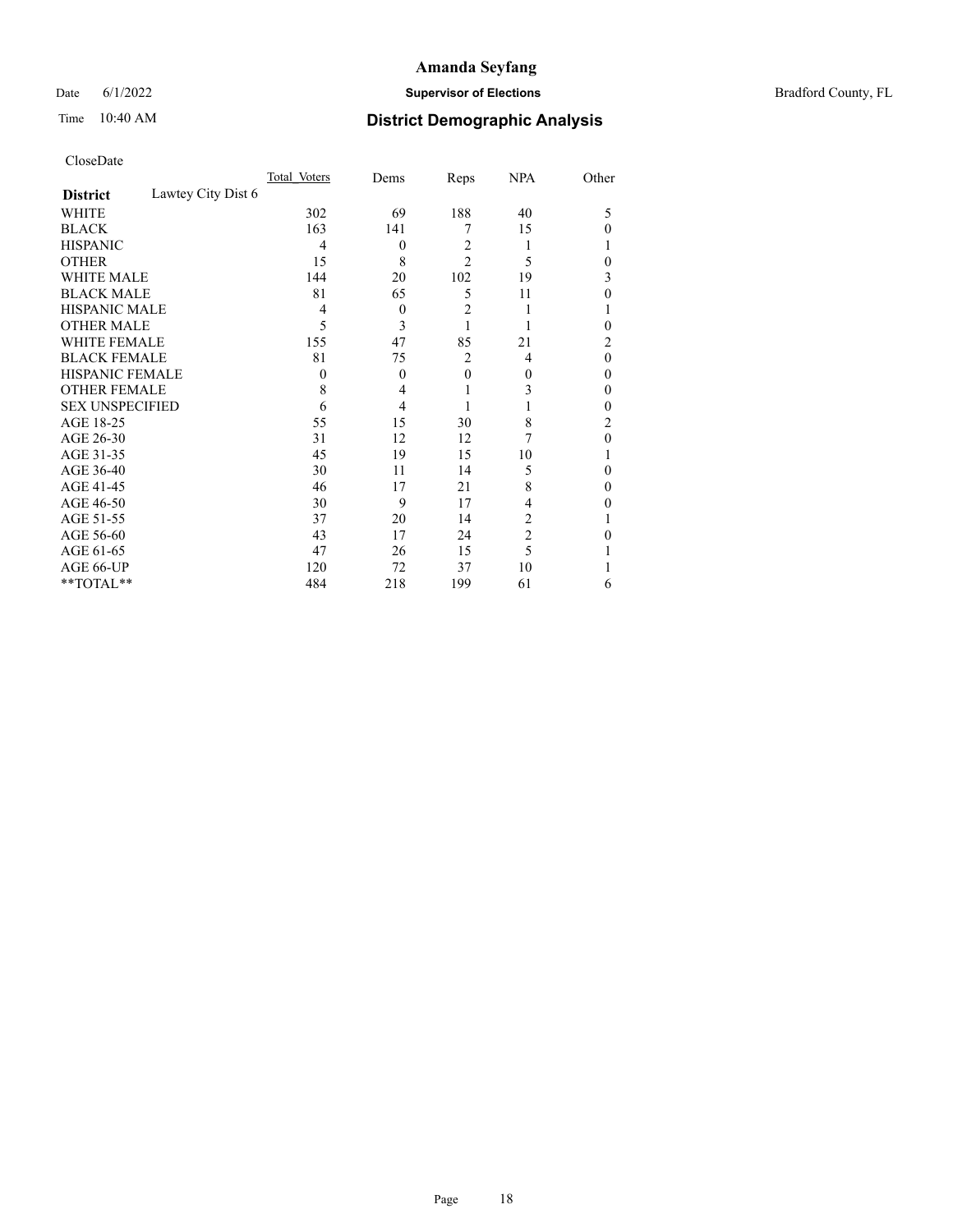Date 6/1/2022 **Supervisor of Elections Supervisor of Elections** Bradford County, FL

|                        |                     | Total Voters   | Dems           | Reps           | <b>NPA</b>     | Other |
|------------------------|---------------------|----------------|----------------|----------------|----------------|-------|
| <b>District</b>        | Hampton City Dist 7 |                |                |                |                |       |
| WHITE                  |                     | 256            | 71             | 137            | 45             | 3     |
| <b>BLACK</b>           |                     | 17             | 14             | 1              | $\overline{2}$ | 0     |
| <b>HISPANIC</b>        |                     | 6              | 2              | 2              | $\overline{2}$ | 0     |
| <b>OTHER</b>           |                     | 3              |                | $\overline{2}$ | $\theta$       | 0     |
| WHITE MALE             |                     | 119            | 28             | 69             | 21             |       |
| <b>BLACK MALE</b>      |                     | 5              | 5              | $\Omega$       | $\Omega$       | 0     |
| <b>HISPANIC MALE</b>   |                     |                | $\theta$       | 2              | 2              | 0     |
| <b>OTHER MALE</b>      |                     |                |                | $\theta$       | $\Omega$       | 0     |
| <b>WHITE FEMALE</b>    |                     | 136            | 43             | 67             | 24             | 2     |
| <b>BLACK FEMALE</b>    |                     | 12             | 9              | 1              | $\overline{2}$ | 0     |
| HISPANIC FEMALE        |                     | $\overline{2}$ | $\overline{2}$ | $\Omega$       | $\theta$       | 0     |
| <b>OTHER FEMALE</b>    |                     |                | $\theta$       |                | $\theta$       | 0     |
| <b>SEX UNSPECIFIED</b> |                     | 2              | 0              | 2              | $\theta$       | 0     |
| AGE 18-25              |                     | 31             | 5              | 19             | 5              | 2     |
| AGE 26-30              |                     | 19             | $\overline{2}$ | 9              | 8              | 0     |
| AGE 31-35              |                     | 23             | 7              | 13             | 3              | 0     |
| AGE 36-40              |                     | 22             | 2              | 11             | 9              | 0     |
| AGE 41-45              |                     | 25             | 9              | 12             | 4              | 0     |
| AGE 46-50              |                     | 23             | 6              | 12             | 5              | 0     |
| AGE 51-55              |                     | 23             | 6              | 14             | 3              | 0     |
| AGE 56-60              |                     | 30             | 12             | 13             | 5              | 0     |
| AGE 61-65              |                     | 26             | 14             | 10             | 2              | 0     |
| AGE 66-UP              |                     | 60             | 25             | 29             | 5              |       |
| **TOTAL**              |                     | 282            | 88             | 142            | 49             | 3     |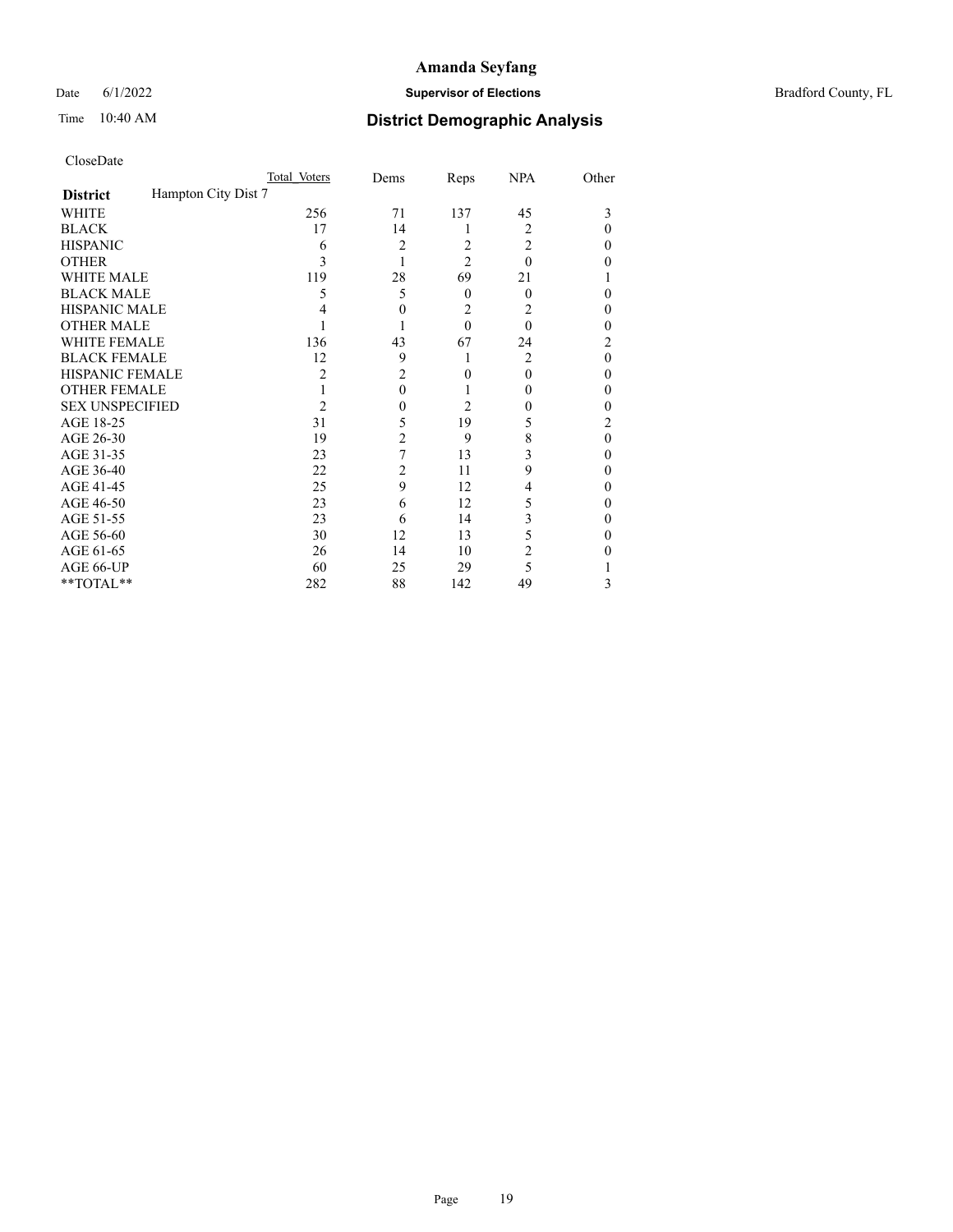Date 6/1/2022 **Supervisor of Elections Supervisor of Elections** Bradford County, FL

| CloseDate |
|-----------|
|-----------|

|                        | Total Voters               | Dems           | Reps     | <b>NPA</b>     | Other |
|------------------------|----------------------------|----------------|----------|----------------|-------|
| <b>District</b>        | <b>Brooker City Dist 8</b> |                |          |                |       |
| WHITE                  | 207                        | 41             | 136      | 29             |       |
| <b>BLACK</b>           | 6                          | 3              | $\theta$ | 3              | 0     |
| <b>HISPANIC</b>        | 3                          |                | $\theta$ | 2              | 0     |
| <b>OTHER</b>           | 6                          | 0              | 5        |                | 0     |
| <b>WHITE MALE</b>      | 97                         | 20             | 66       | 11             |       |
| <b>BLACK MALE</b>      | 3                          | $\overline{2}$ | 0        |                | 0     |
| <b>HISPANIC MALE</b>   | 2                          | $\theta$       | 0        | 2              | 0     |
| <b>OTHER MALE</b>      | 0                          | 0              | 0        | 0              | 0     |
| <b>WHITE FEMALE</b>    | 110                        | 21             | 70       | 18             |       |
| <b>BLACK FEMALE</b>    | 3                          |                | $\theta$ | 2              | 0     |
| <b>HISPANIC FEMALE</b> |                            |                | 0        | 0              | 0     |
| <b>OTHER FEMALE</b>    |                            | 0              | 4        |                | 0     |
| <b>SEX UNSPECIFIED</b> |                            |                |          | 0              | 0     |
| AGE 18-25              | 18                         | 3              | 12       | 3              | 0     |
| AGE 26-30              | 18                         |                | 15       | 2              | 0     |
| AGE 31-35              | 13                         | 2              | 9        | $\overline{c}$ | 0     |
| AGE 36-40              | 17                         | 5              | 9        | 3              | 0     |
| AGE 41-45              | 24                         | 3              | 14       |                | 0     |
| AGE 46-50              | 19                         | 2              | 15       | 2              | 0     |
| AGE 51-55              | 14                         | 2              | 8        | 3              |       |
| AGE 56-60              | 20                         | 3              | 12       | 5              | 0     |
| AGE 61-65              | 18                         | 4              | 10       | 4              | 0     |
| AGE 66-UP              | 61                         | 20             | 37       | 4              |       |
| **TOTAL**              | 222                        | 45             | 141      | 35             |       |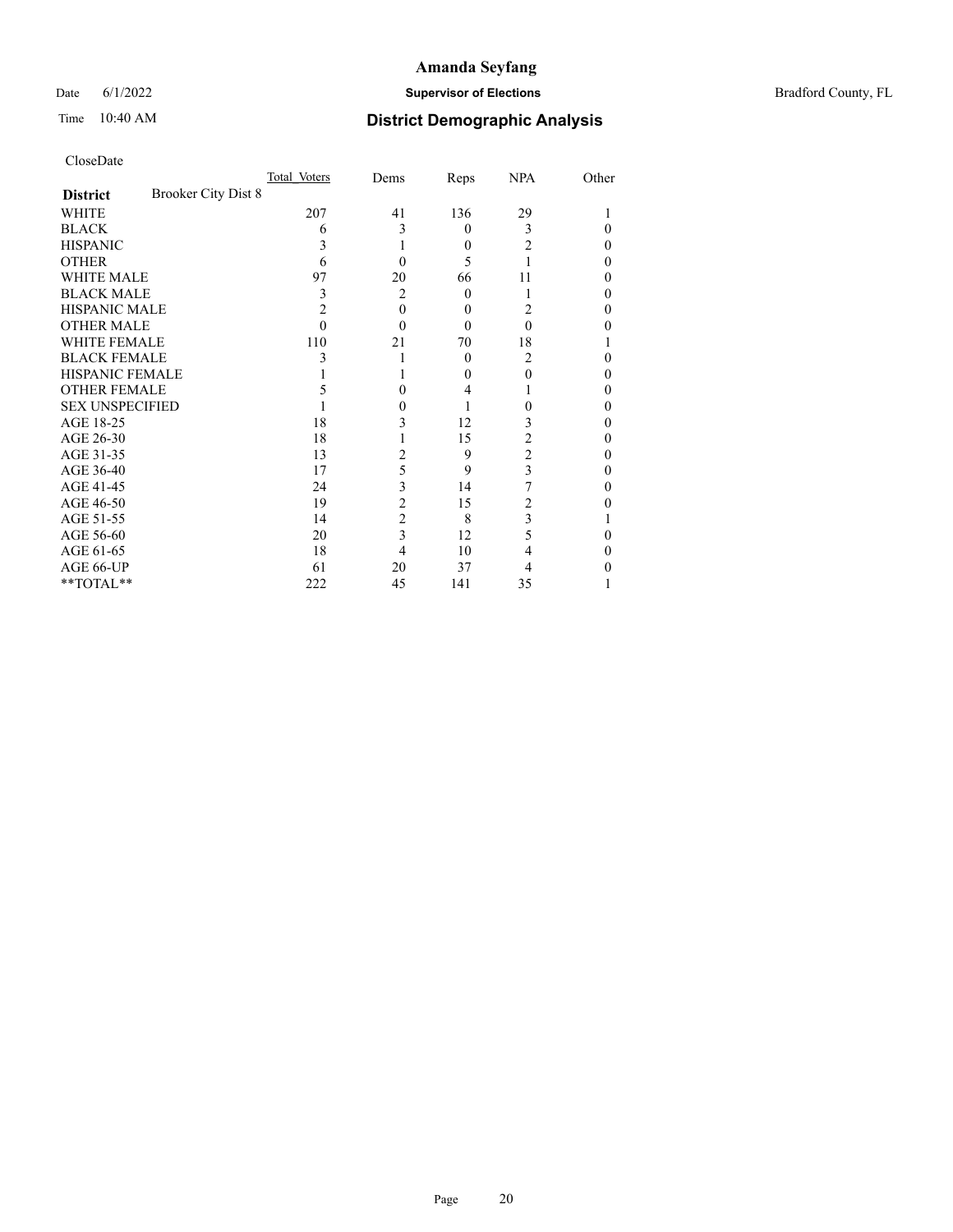Date 6/1/2022 **Supervisor of Elections** Bradford County, FL

# Time 10:40 AM **District Demographic Analysis**

|                        |                      | Total Voters | Dems  | Reps  | NPA   | Other |
|------------------------|----------------------|--------------|-------|-------|-------|-------|
| <b>District</b>        | <b>HOUSE DIST 10</b> |              |       |       |       |       |
| WHITE                  |                      | 14,682       | 2,929 | 9,401 | 2,194 | 158   |
| <b>BLACK</b>           |                      | 2,224        | 1,876 | 88    | 251   | 9     |
| <b>HISPANIC</b>        |                      | 252          | 64    | 99    | 83    | 6     |
| <b>OTHER</b>           |                      | 583          | 154   | 219   | 198   | 12    |
| WHITE MALE             |                      | 6,920        | 1,207 | 4,571 | 1,068 | 74    |
| <b>BLACK MALE</b>      |                      | 952          | 755   | 51    | 142   | 4     |
| <b>HISPANIC MALE</b>   |                      | 136          | 30    | 54    | 47    | 5     |
| <b>OTHER MALE</b>      |                      | 230          | 52    | 93    | 78    | 7     |
| <b>WHITE FEMALE</b>    |                      | 7,679        | 1,710 | 4,779 | 1,106 | 84    |
| <b>BLACK FEMALE</b>    |                      | 1,252        | 1,104 | 37    | 106   | 5     |
| <b>HISPANIC FEMALE</b> |                      | 114          | 33    | 45    | 35    | 1     |
| OTHER FEMALE           |                      | 251          | 86    | 89    | 72    | 4     |
| <b>SEX UNSPECIFIED</b> |                      | 207          | 46    | 88    | 72    | 1     |
| AGE 18-25              |                      | 1,913        | 375   | 1,058 | 439   | 41    |
| AGE 26-30              |                      | 1,311        | 278   | 702   | 311   | 20    |
| AGE 31-35              |                      | 1,344        | 309   | 745   | 273   | 17    |
| AGE 36-40              |                      | 1,316        | 300   | 697   | 300   | 19    |
| AGE 41-45              |                      | 1,301        | 368   | 673   | 250   | 10    |
| AGE 46-50              |                      | 1,309        | 354   | 718   | 221   | 16    |
| AGE 51-55              |                      | 1,423        | 374   | 822   | 211   | 16    |
| AGE 56-60              |                      | 1,598        | 483   | 913   | 187   | 15    |
| AGE 61-65              |                      | 1,637        | 539   | 901   | 180   | 17    |
| AGE 66-UP              |                      | 4,589        | 1,643 | 2,578 | 354   | 14    |
| **TOTAL**              |                      | 17,741       | 5,023 | 9,807 | 2,726 | 185   |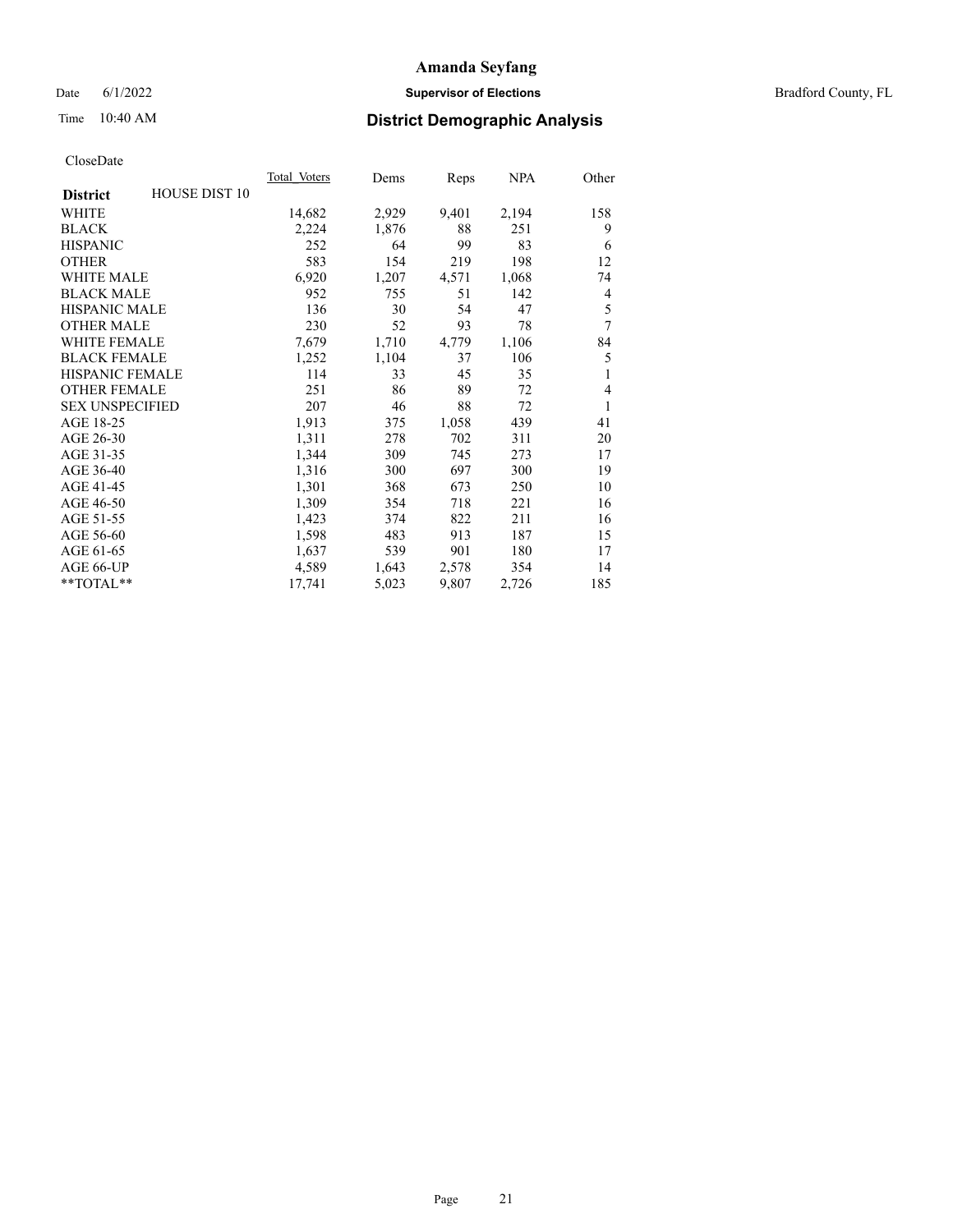Date 6/1/2022 **Supervisor of Elections Supervisor of Elections** Bradford County, FL

# Time 10:40 AM **District Demographic Analysis**

| Total Voters | Dems                    |     | <u>NPA</u> | Other          |
|--------------|-------------------------|-----|------------|----------------|
|              |                         |     |            |                |
| 999          | 199                     | 600 | 180        | 20             |
| 918          | 789                     | 39  | 86         | 4              |
| 41           | 11                      | 11  | 17         | $\overline{2}$ |
| 76           | 33                      | 17  | 25         | 1              |
| 466          | 70                      | 301 | 84         | 11             |
| 405          | 333                     | 21  | 50         | 1              |
| 25           | 7                       | 8   | 8          | $\overline{2}$ |
| 26           | 10                      | 5   | 11         | $\theta$       |
| 529          | 128                     | 297 | 95         | 9              |
| 506          | 451                     | 18  | 34         | 3              |
| 16           | 4                       | 3   | 9          | $\mathbf{0}$   |
| 36           | 18                      | 8   | 10         | 0              |
| 25           | 11                      | 6   | 7          | 1              |
| 249          | 81                      | 98  | 62         | 8              |
| 179          | 63                      | 66  | 47         | 3              |
| 178          | 74                      | 67  | 36         | 1              |
| 156          | 71                      | 57  | 26         | $\overline{2}$ |
| 149          | 76                      | 47  | 25         | 1              |
| 150          | 75                      | 47  | 26         | $\overline{c}$ |
| 166          | 89                      | 56  | 18         | 3              |
| 157          | 84                      | 48  | 24         | 1              |
| 187          | 112                     | 53  | 19         | 3              |
| 463          | 307                     | 128 | 25         | 3              |
| 2,034        | 1,032                   | 667 | 308        | 27             |
|              | <b>SCHOOL BD DIST 1</b> |     |            | Reps           |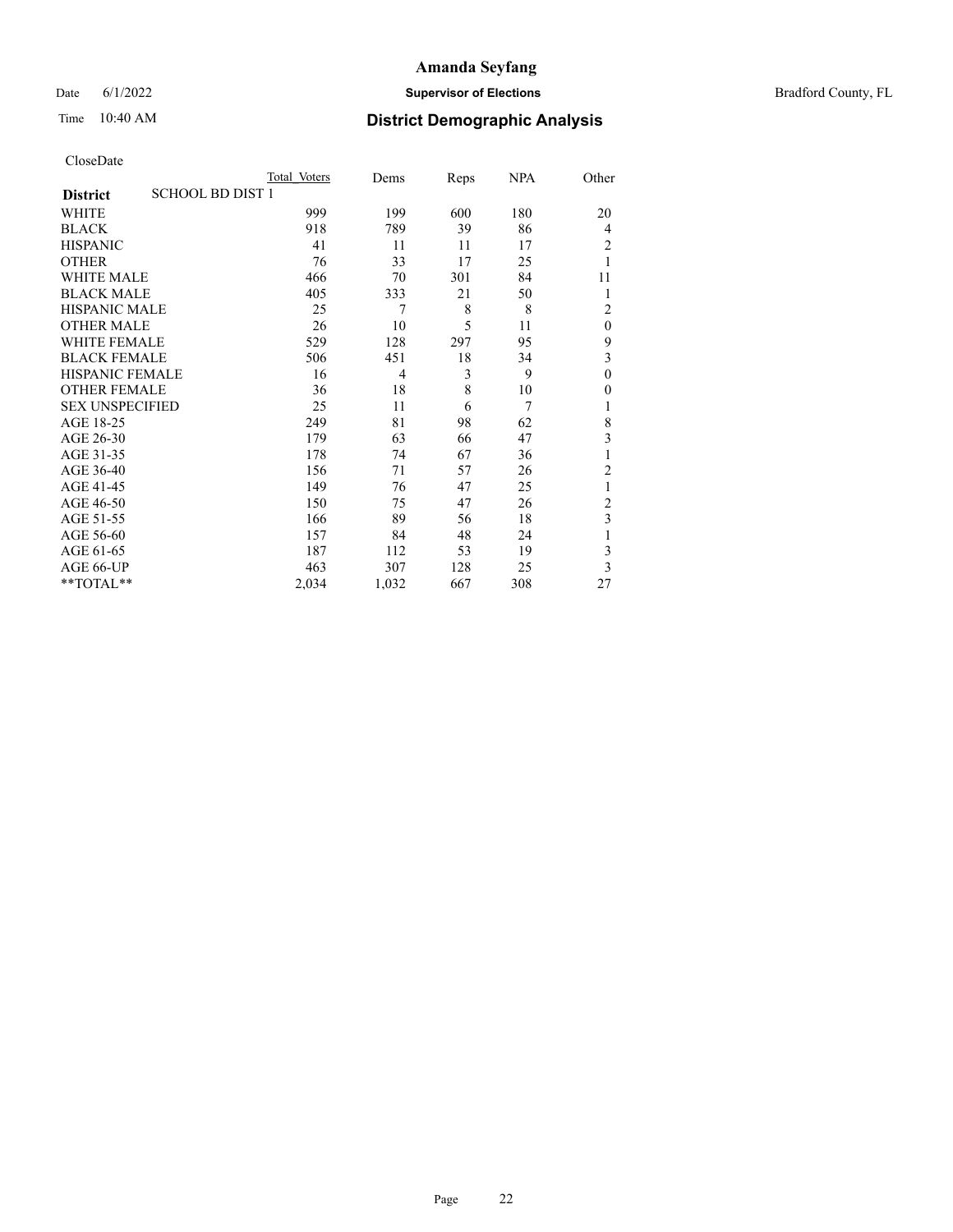Date 6/1/2022 **Supervisor of Elections Supervisor of Elections** Bradford County, FL

## Time 10:40 AM **District Demographic Analysis**

|                                            | Total Voters | Dems           | Reps  | NPA | Other                   |
|--------------------------------------------|--------------|----------------|-------|-----|-------------------------|
| <b>SCHOOL BD DIST 2</b><br><b>District</b> |              |                |       |     |                         |
| WHITE                                      | 3,504        | 662            | 2,364 | 444 | 34                      |
| <b>BLACK</b>                               | 191          | 164            | 6     | 20  |                         |
| <b>HISPANIC</b>                            | 39           | 9              | 20    | 9   | 1                       |
| <b>OTHER</b>                               | 107          | 18             | 48    | 39  | $\overline{2}$          |
| WHITE MALE                                 | 1,682        | 289            | 1,143 | 232 | 18                      |
| <b>BLACK MALE</b>                          | 83           | 64             | 5     | 14  | $\theta$                |
| <b>HISPANIC MALE</b>                       | 19           | $\overline{2}$ | 11    | 5   |                         |
| <b>OTHER MALE</b>                          | 38           | 8              | 18    | 10  | $\overline{2}$          |
| <b>WHITE FEMALE</b>                        | 1,802        | 371            | 1,208 | 207 | 16                      |
| <b>BLACK FEMALE</b>                        | 107          | 99             | 1     | 6   |                         |
| <b>HISPANIC FEMALE</b>                     | 20           | 7              | 9     | 4   | $\theta$                |
| <b>OTHER FEMALE</b>                        | 44           | 8              | 19    | 17  | $\theta$                |
| <b>SEX UNSPECIFIED</b>                     | 46           | 5              | 24    | 17  | $\mathbf{0}$            |
| AGE 18-25                                  | 440          | 55             | 297   | 80  | 8                       |
| AGE 26-30                                  | 281          | 39             | 192   | 47  | 3                       |
| AGE 31-35                                  | 280          | 41             | 181   | 55  | $\overline{\mathbf{3}}$ |
| AGE 36-40                                  | 281          | 47             | 173   | 55  | 6                       |
| AGE 41-45                                  | 307          | 54             | 197   | 53  | 3                       |
| AGE 46-50                                  | 314          | 64             | 184   | 61  | 5                       |
| AGE 51-55                                  | 307          | 65             | 201   | 36  | 5                       |
| AGE 56-60                                  | 375          | 87             | 254   | 34  | $\theta$                |
| AGE 61-65                                  | 368          | 110            | 223   | 32  | 3                       |
| AGE 66-UP                                  | 888          | 291            | 536   | 59  | $\overline{c}$          |
| **TOTAL**                                  | 3,841        | 853            | 2,438 | 512 | 38                      |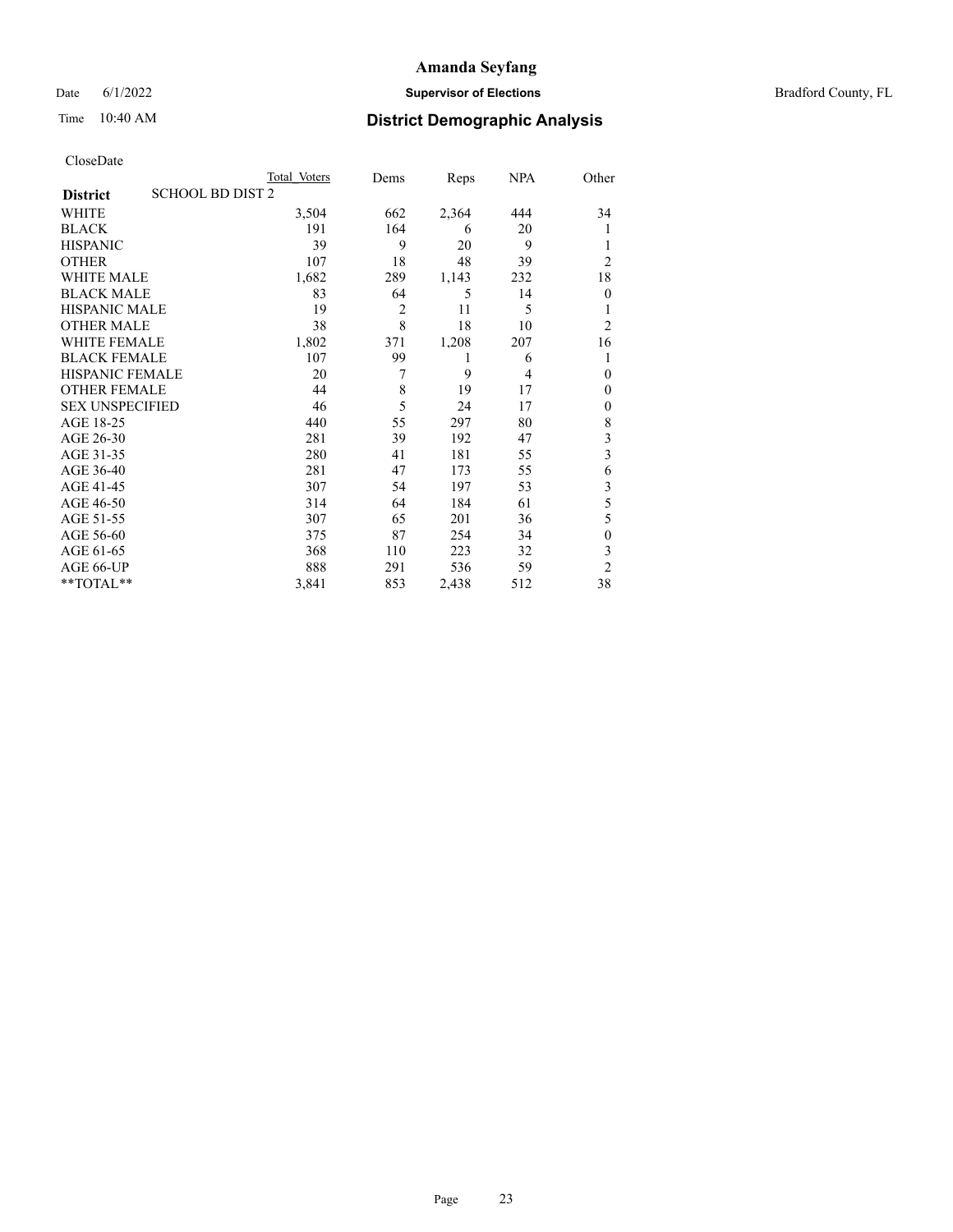Date 6/1/2022 **Supervisor of Elections Supervisor of Elections** Bradford County, FL

# Time 10:40 AM **District Demographic Analysis**

|                        |                         | Total Voters | Dems  | Reps  | <b>NPA</b> | Other                   |
|------------------------|-------------------------|--------------|-------|-------|------------|-------------------------|
| <b>District</b>        | <b>SCHOOL BD DIST 3</b> |              |       |       |            |                         |
| <b>WHITE</b>           |                         | 2,971        | 648   | 1,813 | 475        | 35                      |
| <b>BLACK</b>           |                         | 546          | 450   | 17    | 77         | $\overline{2}$          |
| <b>HISPANIC</b>        |                         | 58           | 18    | 19    | 21         | $\theta$                |
| <b>OTHER</b>           |                         | 140          | 42    | 50    | 44         | 4                       |
| <b>WHITE MALE</b>      |                         | 1,369        | 251   | 882   | 222        | 14                      |
| <b>BLACK MALE</b>      |                         | 235          | 183   | 10    | 40         | $\overline{2}$          |
| <b>HISPANIC MALE</b>   |                         | 26           | 8     | 8     | 10         | $\theta$                |
| <b>OTHER MALE</b>      |                         | 64           | 16    | 25    | 21         | $\overline{2}$          |
| <b>WHITE FEMALE</b>    |                         | 1,590        | 395   | 927   | 247        | 21                      |
| <b>BLACK FEMALE</b>    |                         | 307          | 263   | 7     | 37         | $\mathbf{0}$            |
| <b>HISPANIC FEMALE</b> |                         | 32           | 10    | 11    | 11         | $\mathbf{0}$            |
| <b>OTHER FEMALE</b>    |                         | 57           | 22    | 18    | 15         | $\overline{2}$          |
| <b>SEX UNSPECIFIED</b> |                         | 35           | 10    | 11    | 14         | $\mathbf{0}$            |
| AGE 18-25              |                         | 444          | 93    | 228   | 115        | 8                       |
| AGE 26-30              |                         | 280          | 80    | 126   | 73         | 1                       |
| AGE 31-35              |                         | 317          | 71    | 171   | 69         | 6                       |
| AGE 36-40              |                         | 294          | 72    | 134   | 81         | 7                       |
| AGE 41-45              |                         | 273          | 89    | 123   | 58         | $\mathfrak{Z}$          |
| AGE 46-50              |                         | 273          | 90    | 140   | 40         | 3                       |
| AGE 51-55              |                         | 298          | 88    | 158   | 49         | $\overline{\mathbf{3}}$ |
| AGE 56-60              |                         | 325          | 121   | 162   | 39         | 3                       |
| AGE 61-65              |                         | 317          | 114   | 168   | 31         | 4                       |
| AGE 66-UP              |                         | 894          | 340   | 489   | 62         | 3                       |
| **TOTAL**              |                         | 3,715        | 1,158 | 1,899 | 617        | 41                      |
|                        |                         |              |       |       |            |                         |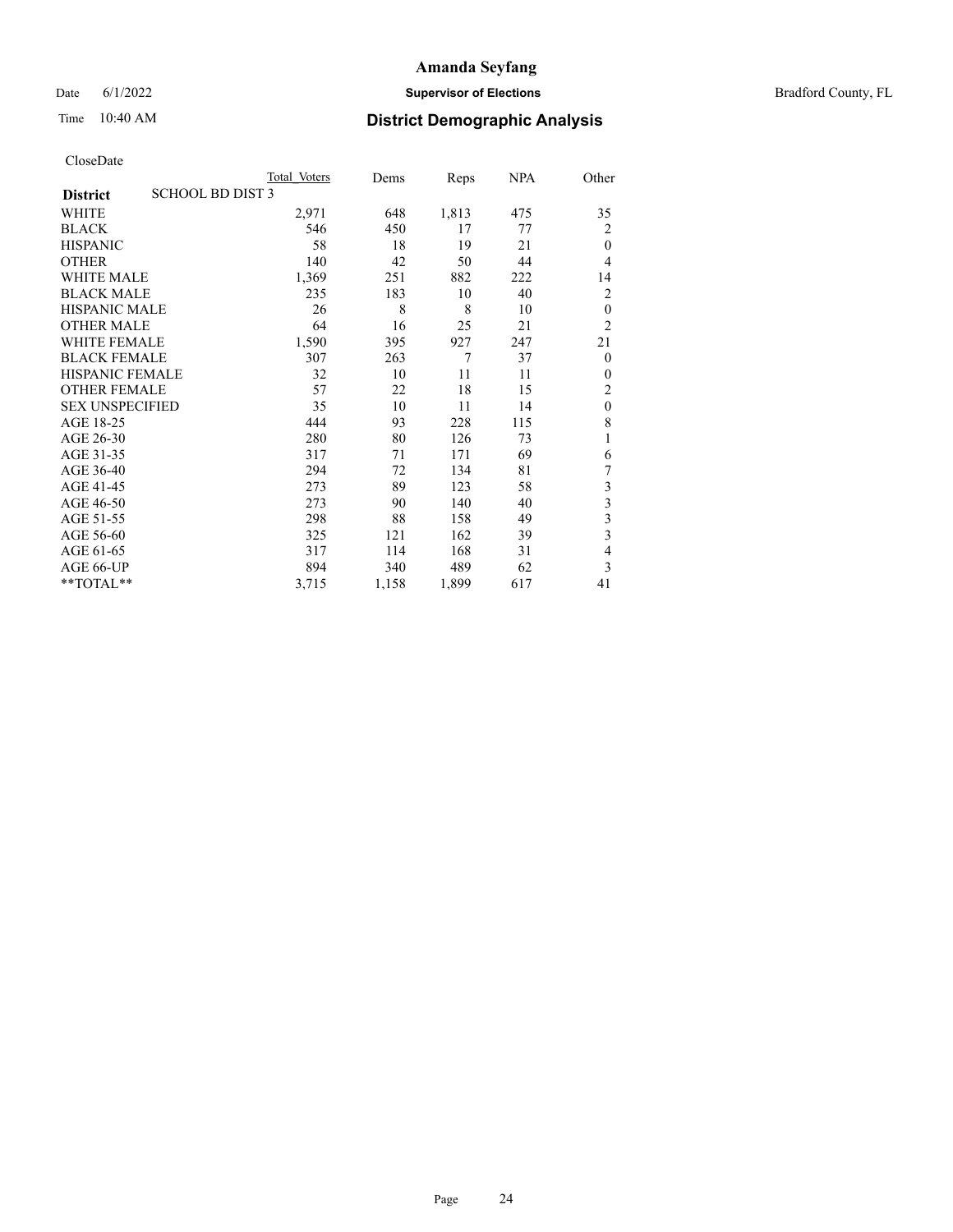Date 6/1/2022 **Supervisor of Elections Supervisor of Elections** Bradford County, FL

# Time 10:40 AM **District Demographic Analysis**

|                        |                         | Total Voters | Dems | Reps  | <b>NPA</b> | Other          |
|------------------------|-------------------------|--------------|------|-------|------------|----------------|
| <b>District</b>        | <b>SCHOOL BD DIST 4</b> |              |      |       |            |                |
| WHITE                  |                         | 4,095        | 771  | 2,636 | 645        | 43             |
| <b>BLACK</b>           |                         | 212          | 164  | 17    | 29         | 2              |
| <b>HISPANIC</b>        |                         | 75           | 14   | 34    | 25         | $\overline{c}$ |
| <b>OTHER</b>           |                         | 134          | 32   | 52    | 48         | $\overline{2}$ |
| <b>WHITE MALE</b>      |                         | 1,921        | 306  | 1,276 | 322        | 17             |
| <b>BLACK MALE</b>      |                         | 98           | 69   | 10    | 18         | 1              |
| HISPANIC MALE          |                         | 39           | 6    | 18    | 14         |                |
| OTHER MALE             |                         | 53           | 9    | 25    | 18         | 1              |
| <b>WHITE FEMALE</b>    |                         | 2,142        | 460  | 1,339 | 317        | 26             |
| <b>BLACK FEMALE</b>    |                         | 112          | 93   | 7     | 11         | 1              |
| <b>HISPANIC FEMALE</b> |                         | 36           | 8    | 16    | 11         | 1              |
| <b>OTHER FEMALE</b>    |                         | 57           | 20   | 18    | 18         |                |
| <b>SEX UNSPECIFIED</b> |                         | 58           | 10   | 30    | 18         | $\mathbf{0}$   |
| AGE 18-25              |                         | 404          | 53   | 240   | 102        | 9              |
| AGE 26-30              |                         | 292          | 36   | 177   | 72         | 7              |
| AGE 31-35              |                         | 279          | 57   | 158   | 60         | 4              |
| AGE 36-40              |                         | 302          | 49   | 169   | 81         | 3              |
| AGE 41-45              |                         | 283          | 68   | 149   | 64         | $\overline{c}$ |
| AGE 46-50              |                         | 308          | 55   | 196   | 53         | $\overline{4}$ |
| AGE 51-55              |                         | 358          | 66   | 229   | 59         | 4              |
| AGE 56-60              |                         | 409          | 100  | 242   | 60         | 7              |
| AGE 61-65              |                         | 445          | 99   | 278   | 62         | 6              |
| AGE 66-UP              |                         | 1,436        | 398  | 901   | 134        | 3              |
| $*$ $TOTAL**$          |                         | 4,516        | 981  | 2,739 | 747        | 49             |
|                        |                         |              |      |       |            |                |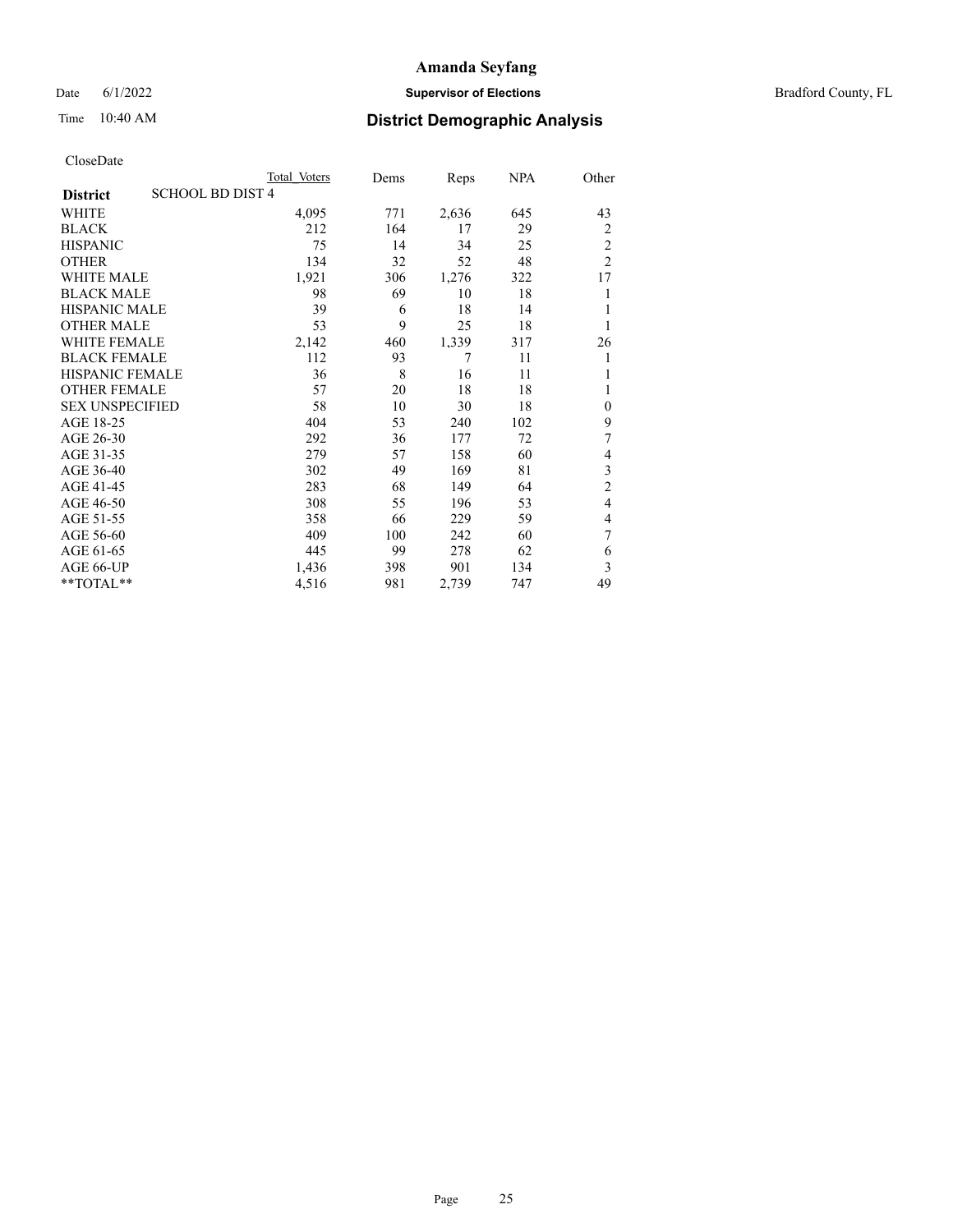Date 6/1/2022 **Supervisor of Elections Supervisor of Elections** Bradford County, FL

## Time 10:40 AM **District Demographic Analysis**

|                        |                         | Total Voters | Dems | Reps  | <b>NPA</b> | Other          |
|------------------------|-------------------------|--------------|------|-------|------------|----------------|
| <b>District</b>        | <b>SCHOOL BD DIST 5</b> |              |      |       |            |                |
| WHITE                  |                         | 3,113        | 649  | 1,988 | 450        | 26             |
| <b>BLACK</b>           |                         | 357          | 309  | 9     | 39         | $\mathbf{0}$   |
| <b>HISPANIC</b>        |                         | 39           | 12   | 15    | 11         |                |
| <b>OTHER</b>           |                         | 126          | 29   | 52    | 42         | 3              |
| <b>WHITE MALE</b>      |                         | 1,482        | 291  | 969   | 208        | 14             |
| <b>BLACK MALE</b>      |                         | 131          | 106  | 5     | 20         | $\mathbf{0}$   |
| <b>HISPANIC MALE</b>   |                         | 27           | 7    | 9     | 10         |                |
| OTHER MALE             |                         | 49           | 9    | 20    | 18         | $\overline{2}$ |
| <b>WHITE FEMALE</b>    |                         | 1,616        | 356  | 1,008 | 240        | 12             |
| <b>BLACK FEMALE</b>    |                         | 220          | 198  | 4     | 18         | $\theta$       |
| <b>HISPANIC FEMALE</b> |                         | 10           | 4    | 6     | $\theta$   | $\mathbf{0}$   |
| <b>OTHER FEMALE</b>    |                         | 57           | 18   | 26    | 12         |                |
| <b>SEX UNSPECIFIED</b> |                         | 43           | 10   | 17    | 16         | $\mathbf{0}$   |
| AGE 18-25              |                         | 376          | 93   | 195   | 80         | 8              |
| AGE 26-30              |                         | 279          | 60   | 141   | 72         | 6              |
| AGE 31-35              |                         | 290          | 66   | 168   | 53         | 3              |
| AGE 36-40              |                         | 283          | 61   | 164   | 57         | 1              |
| AGE 41-45              |                         | 289          | 81   | 157   | 50         |                |
| AGE 46-50              |                         | 264          | 70   | 151   | 41         | $\overline{2}$ |
| AGE 51-55              |                         | 294          | 66   | 178   | 49         | 1              |
| AGE 56-60              |                         | 332          | 91   | 207   | 30         | 4              |
| AGE 61-65              |                         | 320          | 104  | 179   | 36         | 1              |
| AGE 66-UP              |                         | 908          | 307  | 524   | 74         | 3              |
| $*$ $TOTAL**$          |                         | 3,635        | 999  | 2,064 | 542        | 30             |
|                        |                         |              |      |       |            |                |